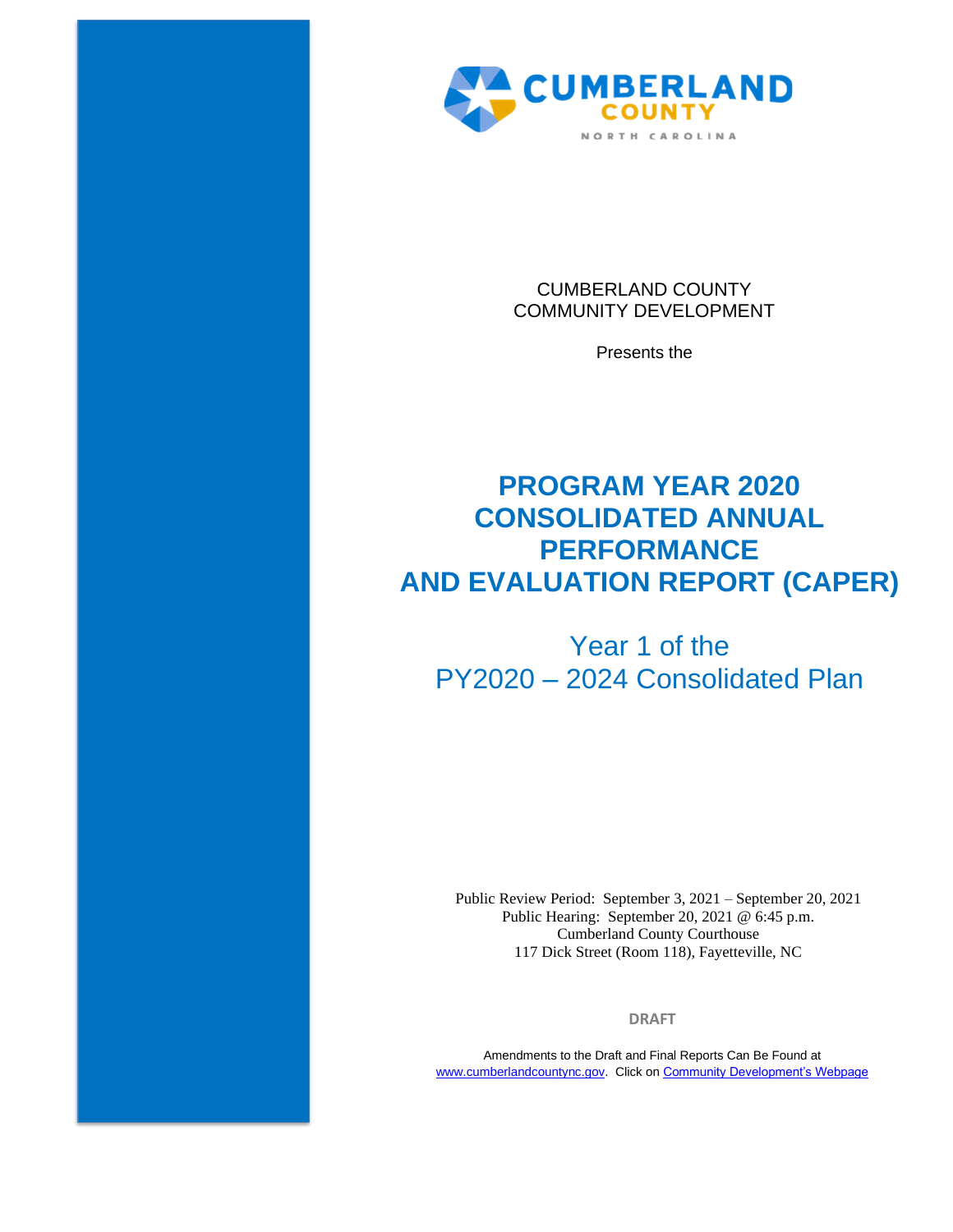# **TABLE OF CONTENTS**

# **APPENDICES**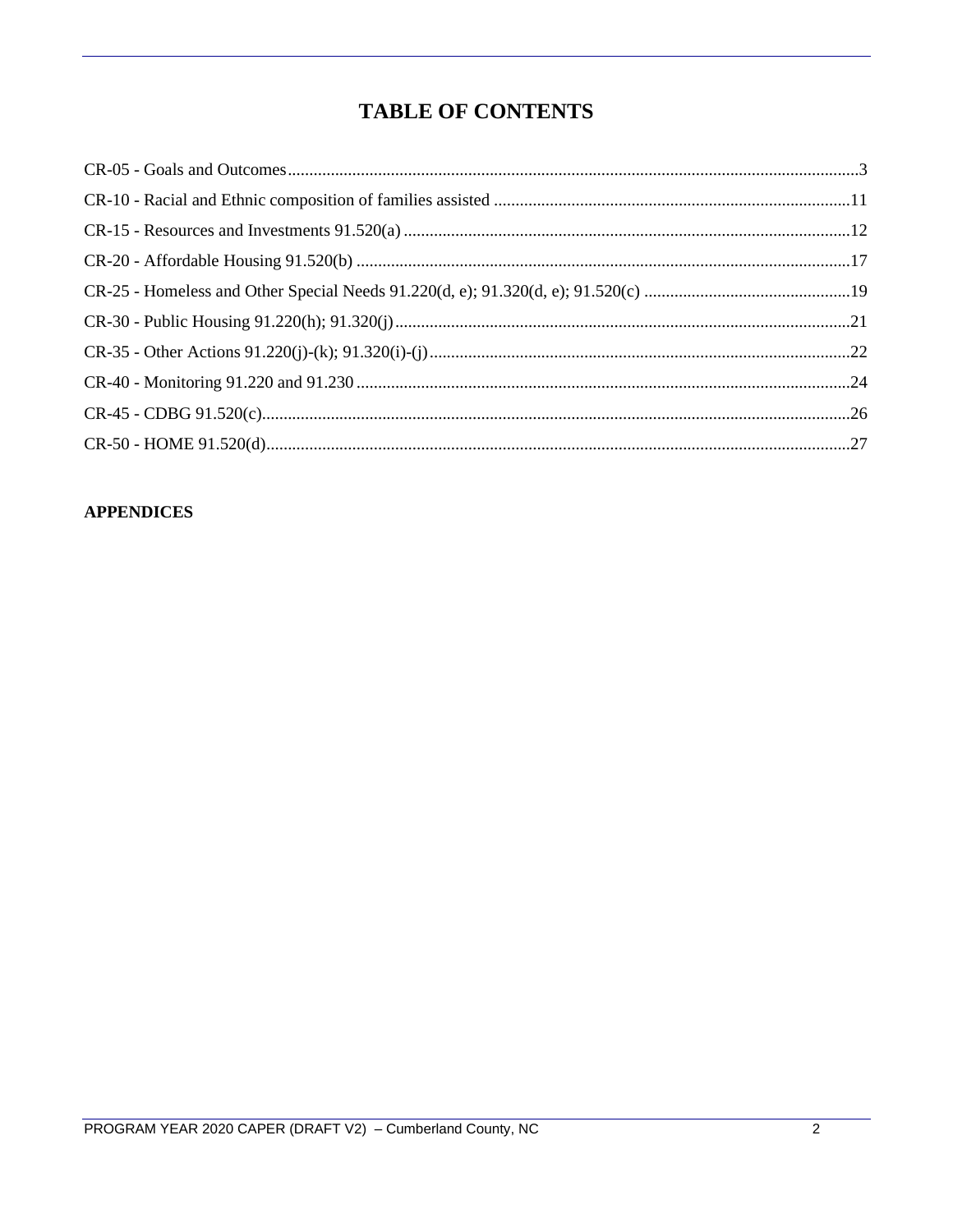# **CR-05 - GOALS AND OUTCOMES**

#### **Progress the jurisdiction has made in carrying out its strategic plan and its action plan. 91.520(a)**

This could be an overview that includes major initiatives and highlights that were proposed and executed throughout the program year.

Cumberland County, as a designated entitlement jurisdiction, receives the Community Development Block Grant (CDBG) and the Home Investment Partnership Program (HOME) funds annually from the U.S. Department of Housing and Urban Development (HUD). For the Program Year (PY) 2020, the County received \$865,451 in CDBG funds and \$398,478 in HOME funds. At the end of each grant cycle, Cumberland County prepares a Consolidated Annual Performance and Evaluation Report (CAPER) to summarize the County's progress toward achieving the goals and objectives established in the approved PY 2020-2024 Consolidated Plan. This report covers the period beginning July 1, 2020 through June 30, 2021 and is the first year of the Consolidated Plan period. During PY 2020, the COVID-19 pandemic continued to impact our communities. Just like many other communities across the nation, our local community continued to suffer economically. Additional funding made possible through the Coronavirus Aid, Relief, and Economic Security (CARES) Act was allocated to Cumberland County in the amount of \$944,404 and with an effective date of June 5, 2020. Cumberland County designated this funding to be used towards public services (e.g. rental assistance, health services, and other supportive services), economic development activities, and administration. The U.S. Department of Treasury allocated funding established through the Emergency Rental Assistance (ERA) Program to eligible States and local governments. However, activities through the ERA Program did not begin until the latter part of the Program Year. Cumberland County received approximately \$3.7 million for the first allocation round and a portion of the second allocation round totaling approximately \$1.2 million.

Cumberland County utilizes the entitlements to address the priorities identified in the Consolidated Plan. The main priorities identified in the Consolidated Plan include affordable housing, homeless services, and non-community development activities such as public services and public facilities. These activities are carried out within Cumberland County's geographic service area which includes the Towns of Eastover, Falcon, Godwin, Hope Mills, Linden, Spring Lake, Stedman, Wade and the unincorporated areas. Overall Cumberland County has:

- Provided aide in the form of grants to small businesses impacted by the COVID-19 pandemic;
- Provided funding to nonprofits and other entities to expand public services especially health services and rental assistance programs;
- **IMPROVED 1** Improved the quality of the housing and maintained affordability for homeowners and renters;
- Increased the inventory of affordable housing units available in the community through new construction;
- Addressed the needs of the homeless by providing assistance through rapid re-housing, transitional housing, permanent supportive housing, and shelter services; and
- Expanded access to public facilities and infrastructure.

Some programs, especially those involving rehabilitation / construction suffered through delays due to shortages and price increase in materials and supplies. Cumberland County struggled to meet its CDBG expenditure requirement. However by the end of the Program Year, Cumberland County expended over \$2.7 million in federal, state, and local funds to provide affordable housing, improve access to public services and homeless services, improve public facilities for low to moderate income residents, and support services that addresses the needs during the reporting period.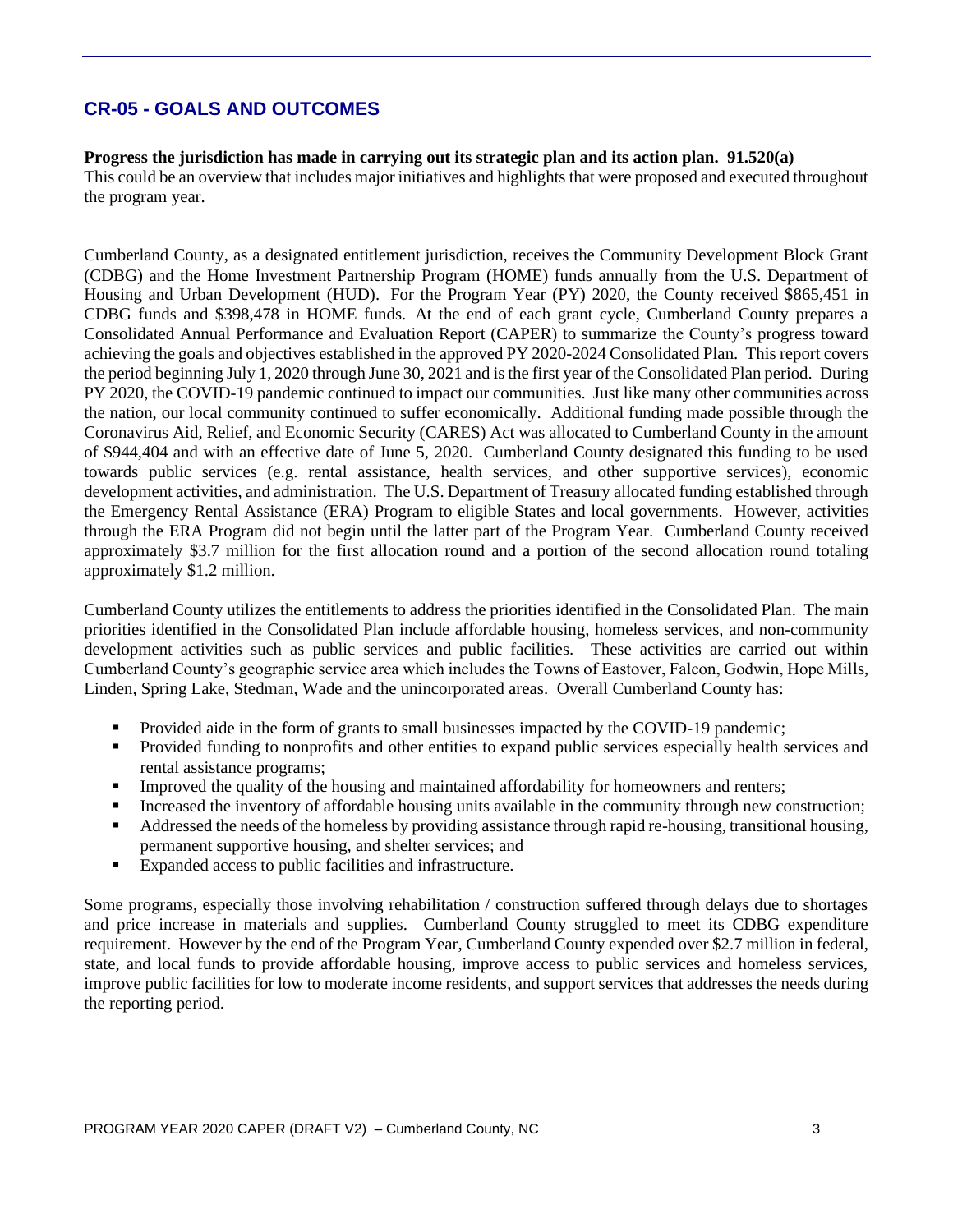## **Comparison of the proposed versus actual outcomes for each outcome measure submitted with the consolidated plan and explain, if applicable, why progress was not made toward meeting goals and objectives. 91.520(g)**

Categories, priority levels, funding sources and amounts, outcomes/objectives, goal outcome indicators, units of measure, targets, actual outcomes/outputs, and percentage completed for each of the grantee's program year goals.

| Goal                              | Category                                | <b>Source / Amount</b>                                                                                                                        | <b>Indicator</b>                                                                                            | <b>Unit of</b><br><b>Measure</b> | <b>Expected</b><br>Program<br>Year | Actual-<br>Program<br>Year | <b>Percent</b><br><b>Complete</b> |
|-----------------------------------|-----------------------------------------|-----------------------------------------------------------------------------------------------------------------------------------------------|-------------------------------------------------------------------------------------------------------------|----------------------------------|------------------------------------|----------------------------|-----------------------------------|
| SNS-1 Housing                     | Non-Homeless<br><b>Special Needs</b>    | CDBG: \$117,125                                                                                                                               | Rental Units Constructed /<br>Rehabilitated                                                                 | Household<br>Housing Unit        |                                    | 20                         | $>100\%$                          |
| HSS-3 Housing<br>Rehabilitation   | Affordable<br>Housing                   | CDBG: \$104,000                                                                                                                               | Rental Units Rehabilitated<br>(includes acquisition)                                                        | Household<br>Housing Unit        | 50                                 | 1                          | 2%                                |
| HSS-3 Housing<br>Rehabilitation   | Affordable<br>Housing                   | CDBG: \$172,248<br>CDBG-Proj. Del: \$282,439<br>HOME: \$131,830                                                                               | Homeowner Housing<br>Rehabilitated                                                                          | Household<br>Housing Unit        | 31                                 | 13                         | $<$ 42%                           |
| HOM-1 Housing                     | Homeless                                | CDBG: \$46,403                                                                                                                                | Other                                                                                                       | Other                            | $\sim$                             | 1,065                      | $>100\%$                          |
| <b>HOM-3 Homeless Prevention</b>  | Homeless                                | CDBG: \$311,264                                                                                                                               | Homelessness Prevention                                                                                     | Persons<br>Assisted              | 50                                 | 418                        | $>100\%$                          |
| HOM-2 Operations/Support          | Homeless                                | CDBG: \$93,099<br>CoC Program: \$122,640<br><b>Local General Funds</b><br>(City/County): \$113,005<br>Local Funds (Homeless Svc):<br>\$24,323 | Public service activities<br>other than Low/Moderate<br>Income Housing Benefit                              | Persons<br>Assisted              | 50                                 | 291                        | $>100\%$                          |
| <b>CDS-2 Community Facilities</b> | Non-Housing<br>Community<br>Development | CDBG: \$127,705                                                                                                                               | Public Facility or<br><b>Infrastructure Activities</b><br>other than Low/Moderate<br>Income Housing Benefit | Households<br>Assisted           | 10                                 | 25                         | >100%                             |
| CDS-3 Public Services             | Non-Housing<br>Community<br>Development | CDBG: \$74,363<br>CDBG-CV: \$226,000<br>CDBG Proj Del: \$23,386                                                                               | Public service activities<br>other than Low/Moderate<br>Income Housing Benefit                              | Persons<br>Assisted              | 60                                 | 2,346                      | $>100\%$                          |
| CDS-1 Infrastructure              | Non-Housing<br>Community<br>Development | CDBG: \$197,000<br>HOME: \$7,730                                                                                                              | Public Facility or<br><b>Infrastructure Activities for</b><br>Low/Moderate Income<br>Housing Benefit        | Households<br>Assisted           | 10                                 | 5                          | 50%                               |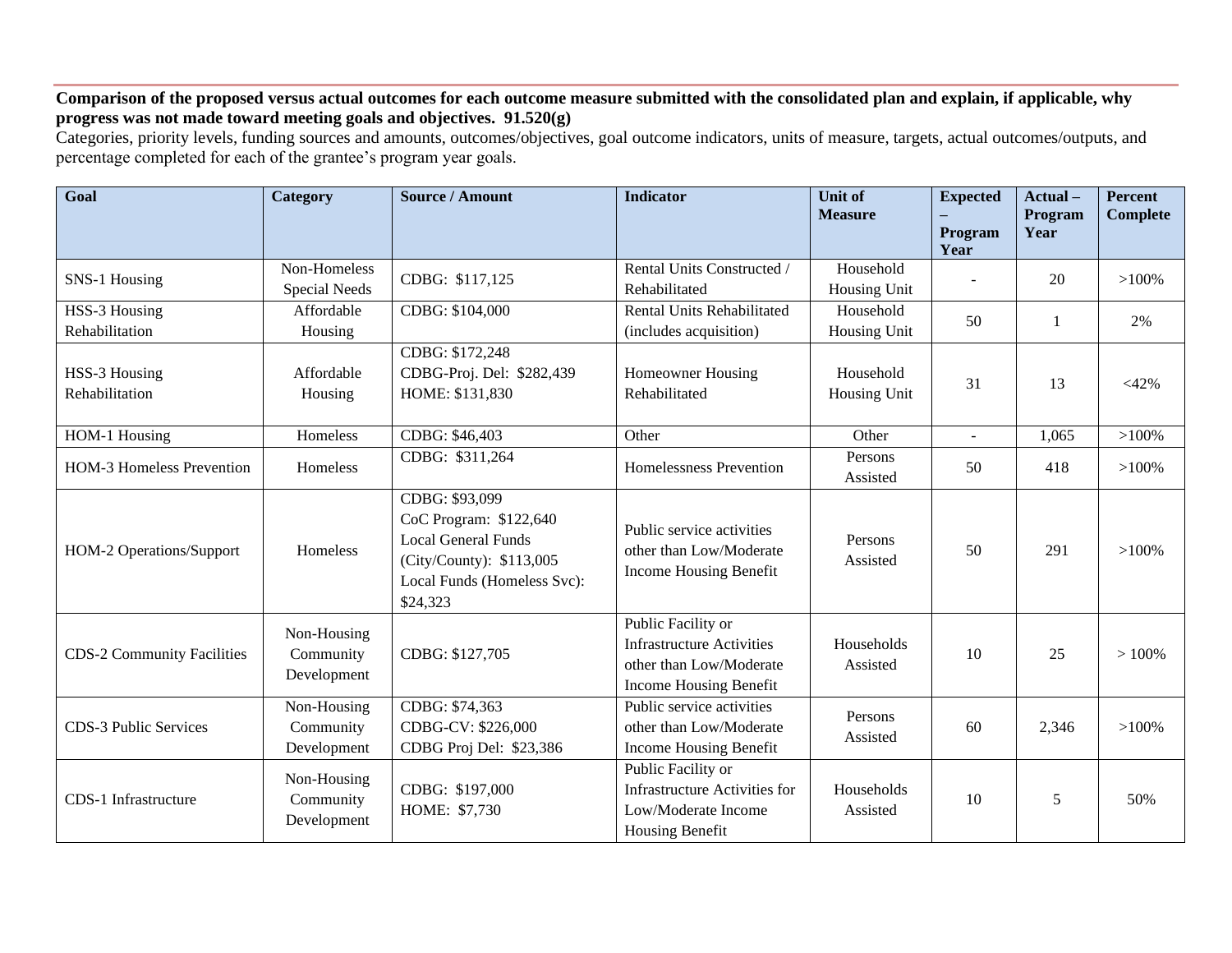| EDS-1 Employment                  | Non-Housing<br>Community<br>Development | CDBG: \$193,082                                                                   | Jobs created/retained | Jobs                          | 83 | $>100\%$ |
|-----------------------------------|-----------------------------------------|-----------------------------------------------------------------------------------|-----------------------|-------------------------------|----|----------|
| <b>EDS-2 Financial Assistance</b> | Non-Housing<br>Community<br>Development | CDBG: \$10,000                                                                    | Businesses assisted   | <b>Businesses</b><br>Assisted |    | 100%     |
| APM-1 Management                  | Administration                          | CDBG: \$169,298<br>General Funds: \$152,368<br>HOME: \$31,609<br>CDBG-CV: \$1,878 | Other                 | Other                         |    |          |

**Table 1 - Accomplishments – Program Year & Strategic Plan to Date**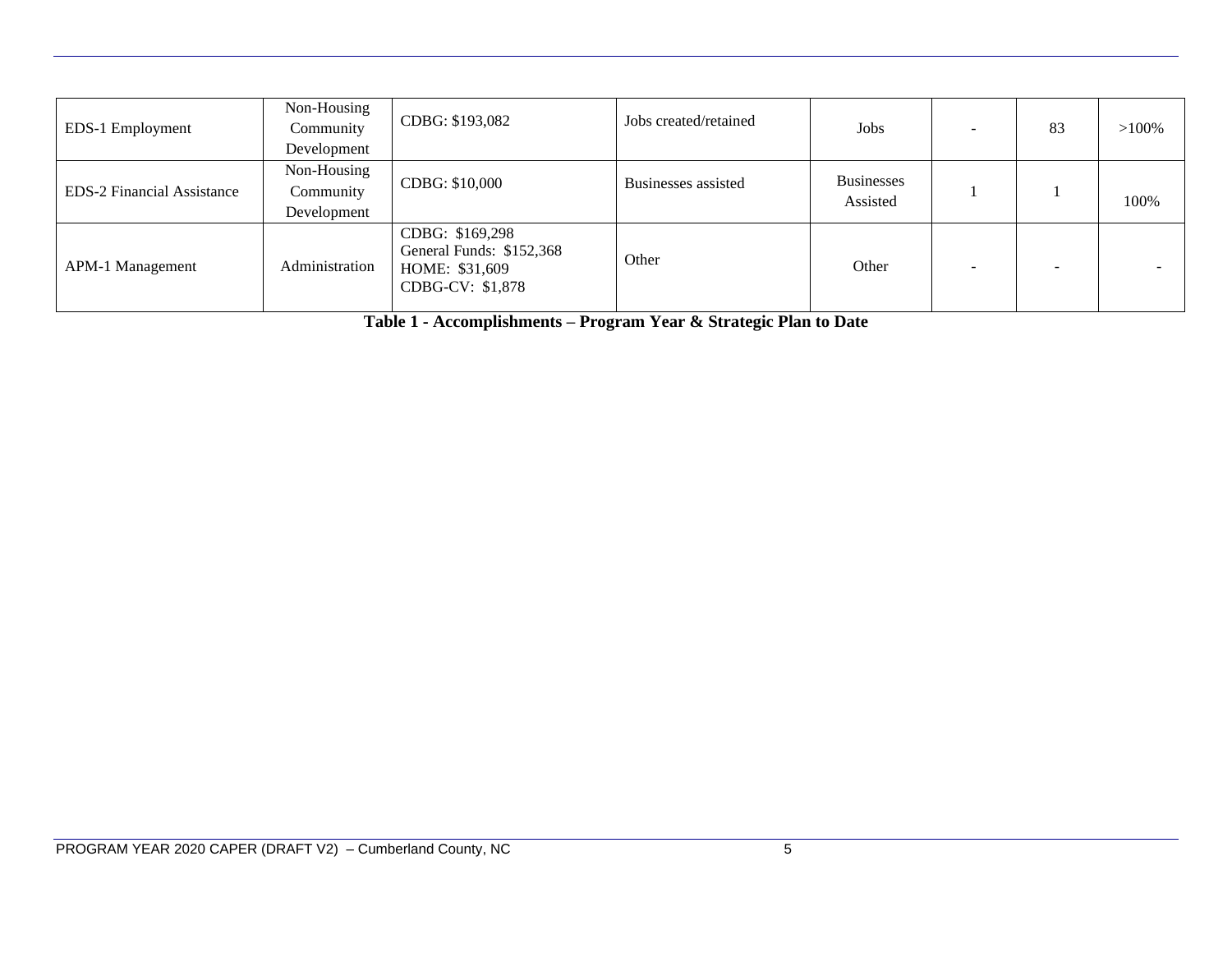# **Assess how the jurisdiction's use of funds, particularly CDBG, addresses the priorities and specific objectives identified in the plan, giving special attention to the highest priority activities identified.**

## Affordable Housing Needs

- Cumberland County expended \$172,248 in CDBG funds, \$131,830 in HOME funds to provide housing rehabilitation assistance to 13 homeowners. Approximately \$282,439 is used for project delivery costs to support housing related activities.
- At least one investor-owner received funding in the amount of \$104,000 for acquisition and rehabilitation assistance. The housing unit is leased to a low-income tenant.

## Non-Homeless Special Needs

▪ Approximately \$117,125 (out \$187,000) was expended to install new HVAC systems in 32-unit apartment complex used to house elderly tenants. The work is expected to be completed during the first quarter of Program Year 2021.

# Homeless Needs

- Cumberland County partnered with three nonprofit agencies to provide rental assistance and other services to approximately 418 persons. A total of \$311,264 in CDBG funds were expended to support these activities.
- **•** Approximately 1,065 persons were referred through the coordinated entry system managed by a local nonprofit agency. The coordinated entry system is used to assess the needs of persons who are homeless or at-risk of homeless and ensures persons have a fair and equal access to housing and services. The nonprofit agency expended \$46,403 in CDBG funds during the grant term.
- City and County general funds in the amount of \$113,005 were used to support the Data and Evaluation analyst position (\$63,003), Homeless Management Information System (\$13,616), and housing and supportive services (\$36,386). Approximately 66 persons received assistance through housing and supportive services activities (e.g. hotel/motel during White Flag, housing-related costs).
- Approximately \$122,640 of Continuum of Care Program funds and \$24,323 in local general funds were used to support transitional housing and permanent supportive housing. CDBG funds in the amount of \$50,000 were expended to support shelter services and \$43,099 of CDBG funds were expended to support various homeless services. Approximately 225 persons received assistance through these programs.

## Non-Housing Community Development Needs

- CDBG funds in the amount of \$127,705 were used for renovations of units supporting two transitional housing programs. Approximately 25 persons received assistance through the transitional housing programs.
- CDBG-CV funds in the amount of \$226,000 were used to expand health services at the local public health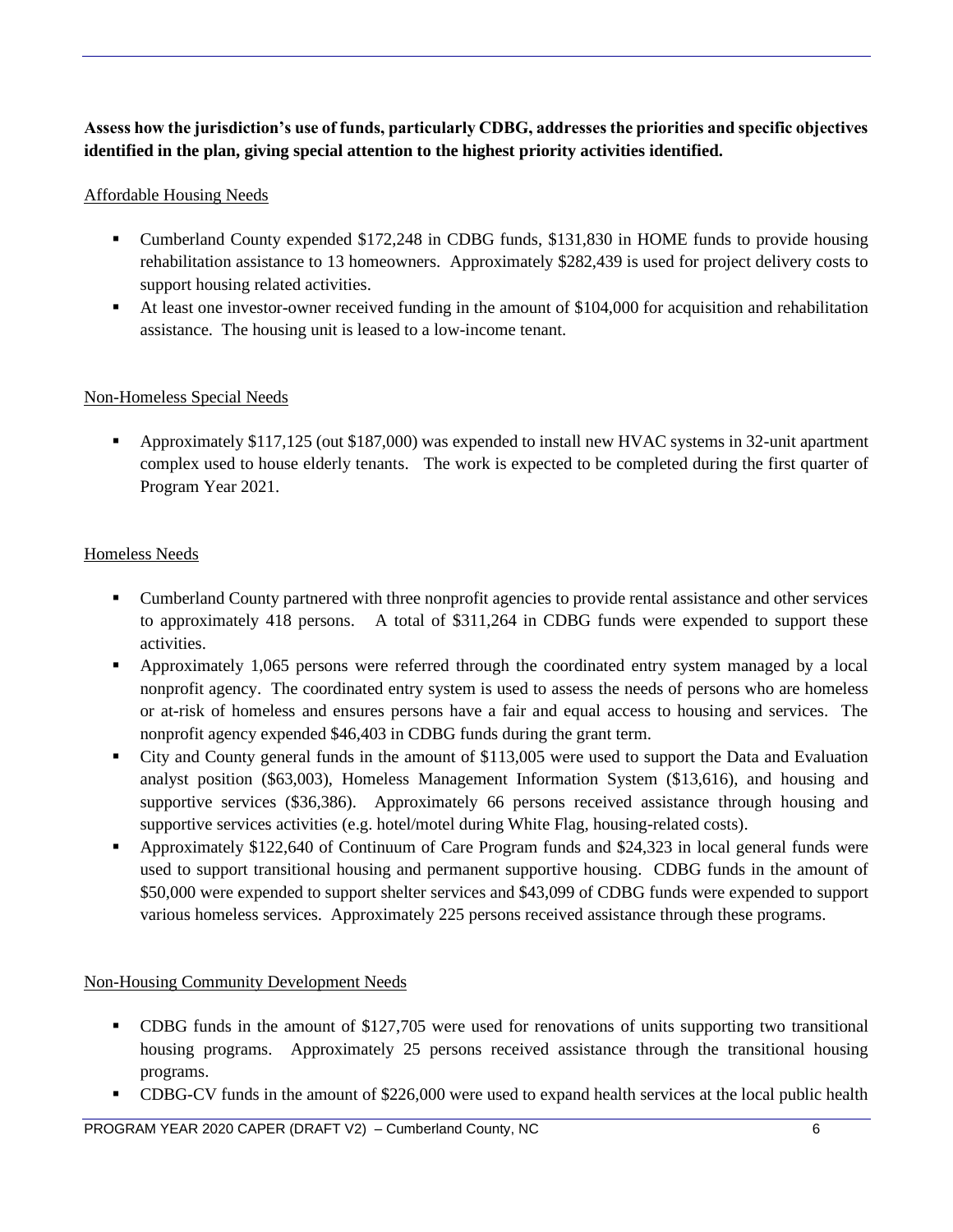department during the COVID-19 pandemic crisis.

- Approximately \$74,363 were expended to provide public services to include prescription medications, dental extractions, and eye exams for low to moderate income persons.
- **•** Project Delivery costs in the amount of \$23,386 was expended to support staff costs associated with carrying out public service activities.
- CDBG funds in the amount of \$197,000 and HOME funds in the amount of \$7,730 were also used for acquisition and infrastructure costs to support the new construction of 5 single-family housing units.
- Cumberland County utilized CDBG-CV funds in the amount of \$203,082 to support 22 businesses creating.

Despite the challenges Cumberland County and residents faced during the pandemic crisis, many residents were still able to access assistance from programs to address their immediate needs.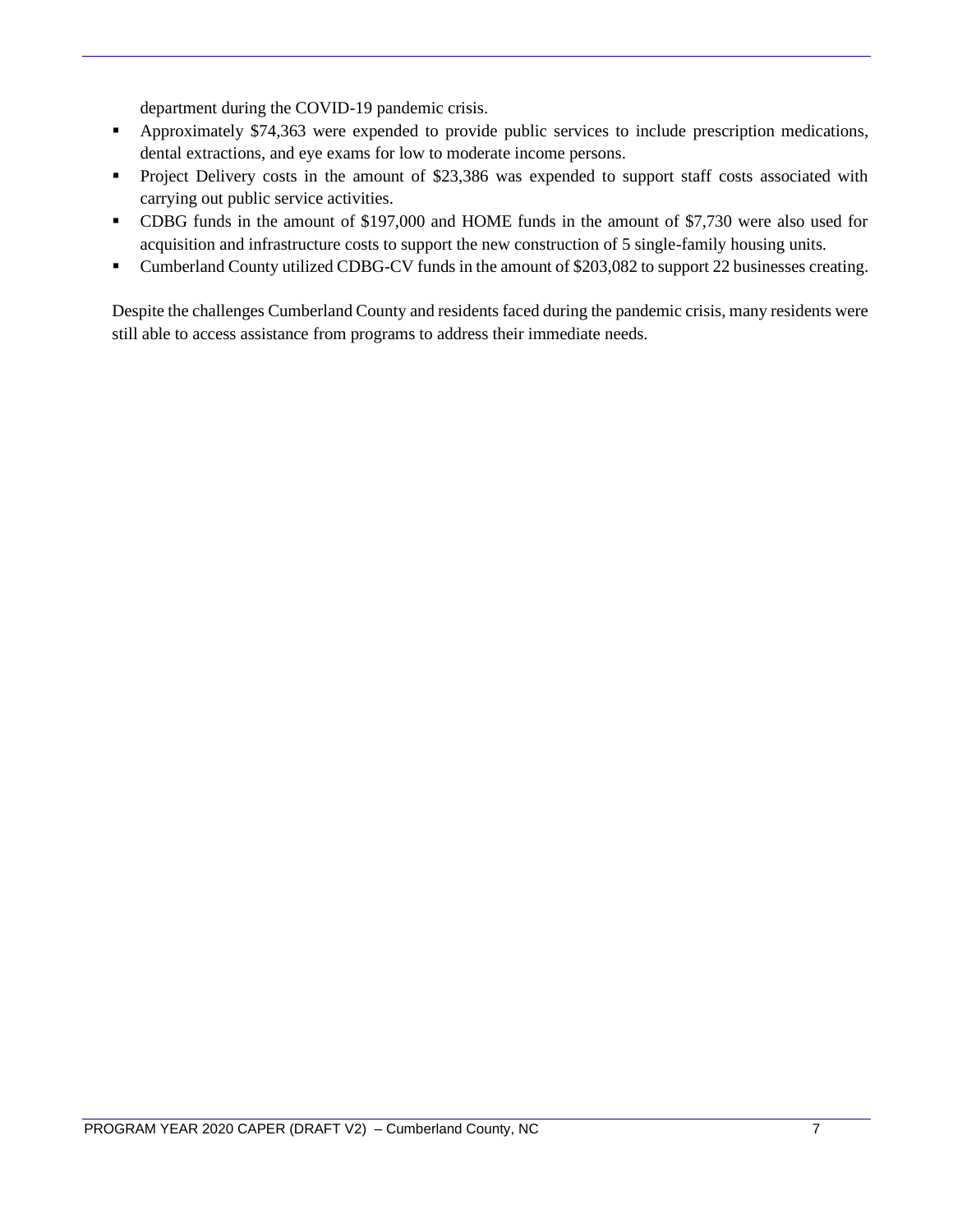CDBG Expenditures include:

- 1. Housing Rehabilitation = \$276,248
- 2. New Construction Single-Family Housing (Infrastructure/Acquisition) = \$197,000
- 3. Rental Rehabilitation Multi-family Housing (Elderly) = \$117,125
- 4. Housing Project Delivery = \$282,439
- 5. Public Services =  $$548,515$
- 6. Public Facilities (Rehabilitation of Transitional Housing Units) = \$127,705
- 7. General Administration = \$169,298

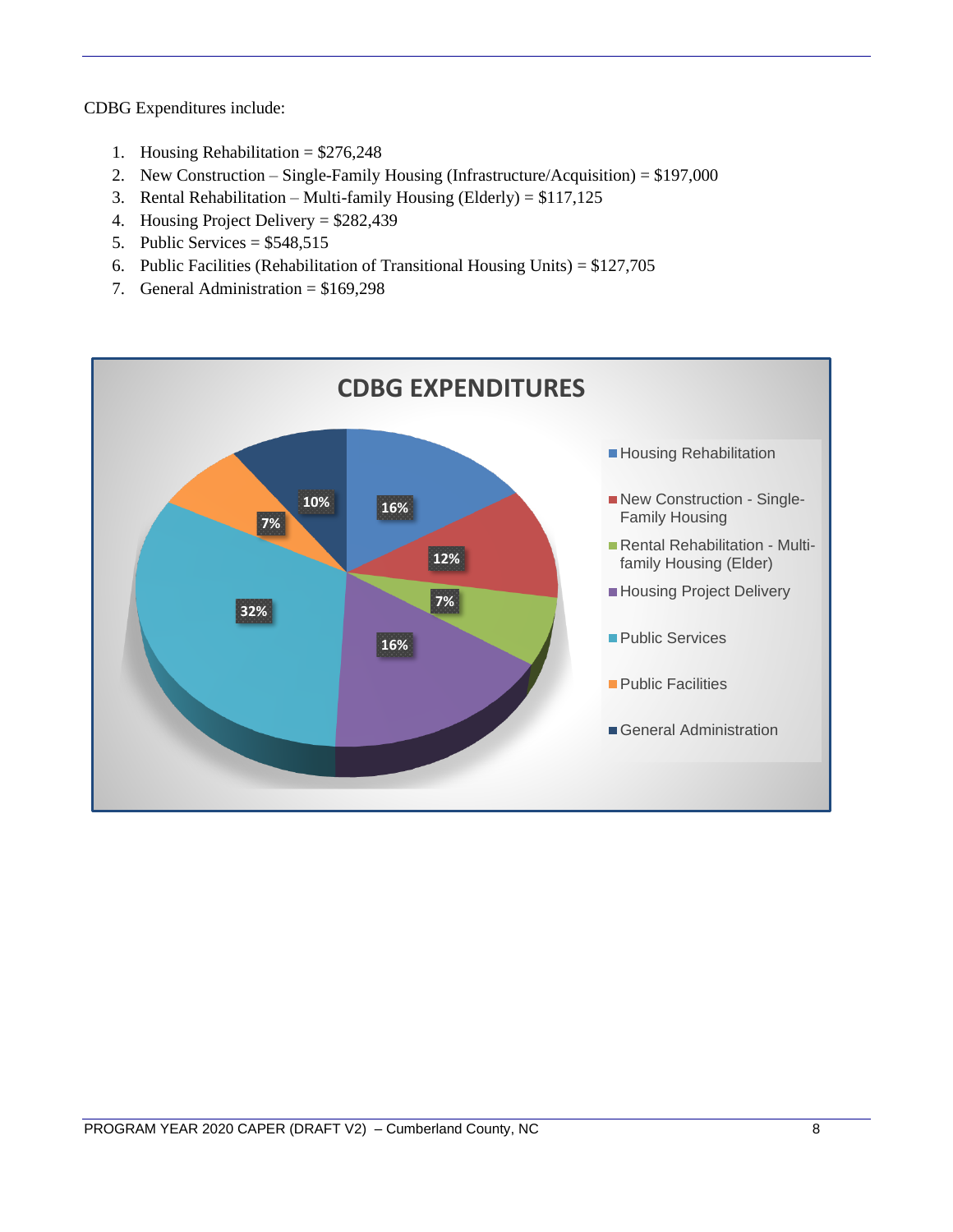CDBG-CV expenditures include:

- 1. Public Services =  $$226,000$
- 2. Economic Development = \$203,082
- 3. General Administration = \$1,878

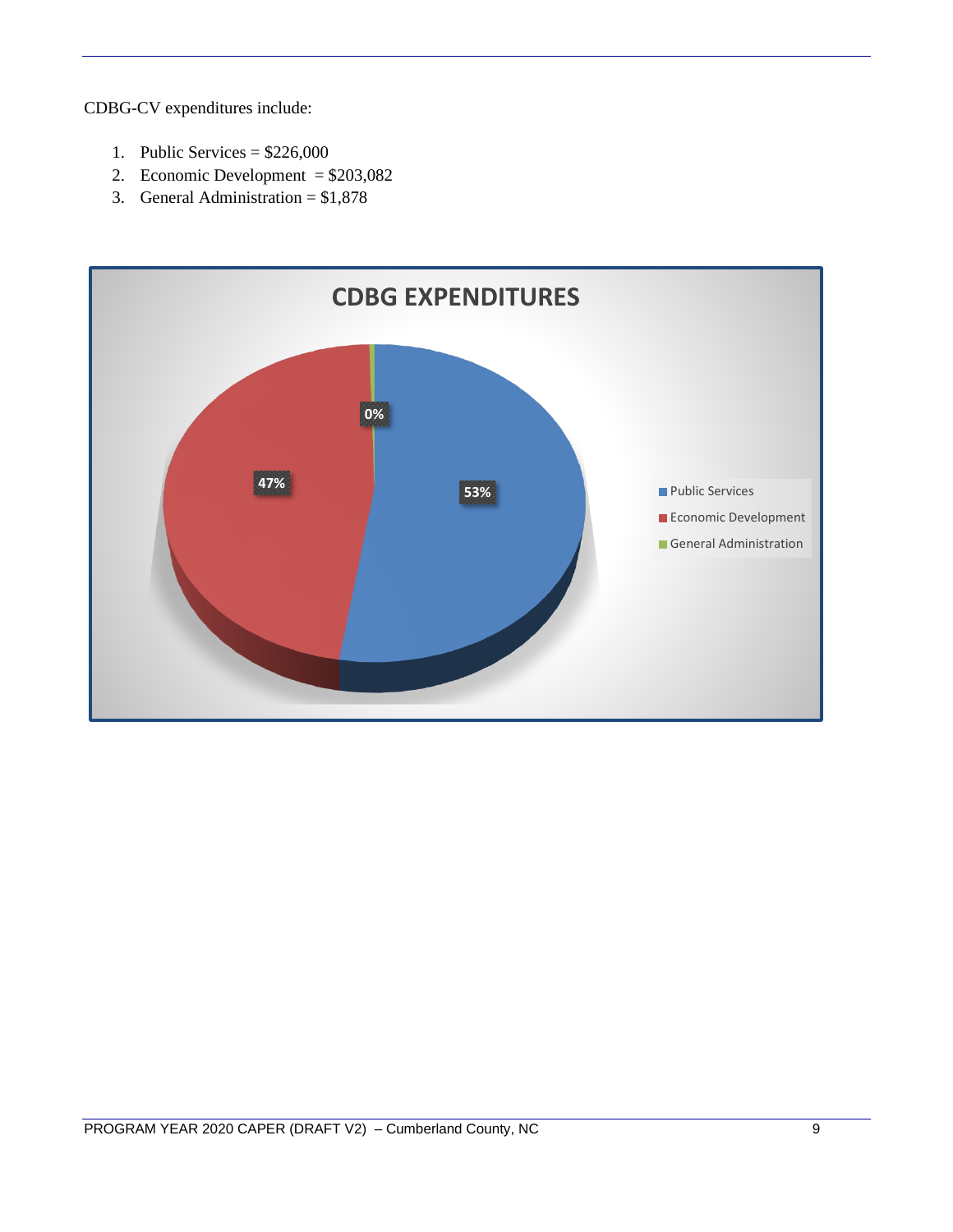HOME expenditures include:

- 1. Housing Rehabilitation = \$131,830
- 2. CHDO Set Aside =  $$7,730$
- 3. Administration =  $$31,609$



\*Excludes match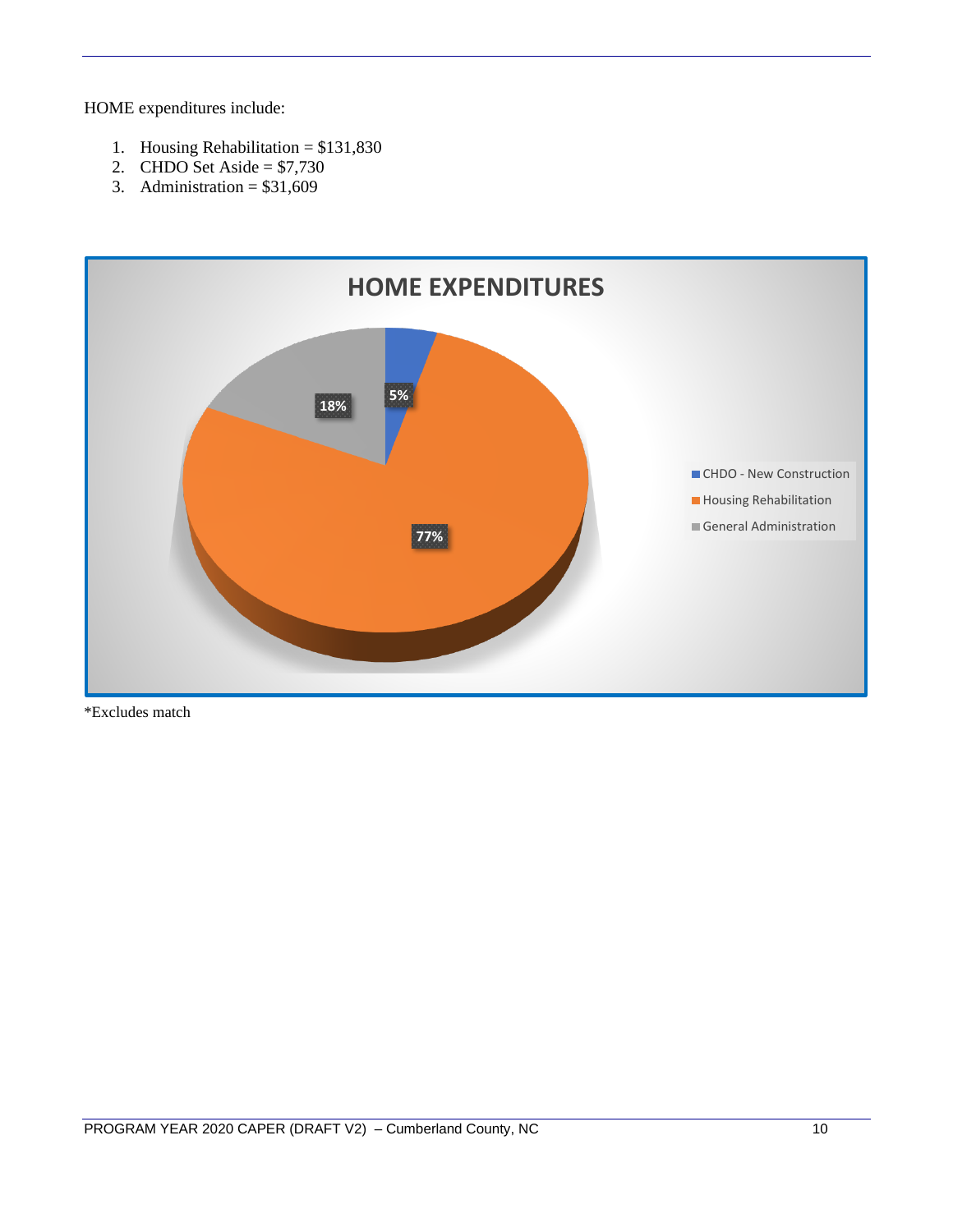# **-10 - RACIAL AND ETHNIC COMPOSITION OF FAMILIES ASSISTED**

**Describe the families assisted (including the racial and ethnic status of families assisted). 91.520(a)** 

|                                           | <b>CDBG</b> | <b>HOME</b>    |
|-------------------------------------------|-------------|----------------|
| White                                     | 987         | $\theta$       |
| <b>Black or African American</b>          | 2,450       | $\overline{c}$ |
| Asian                                     | 41          | $\theta$       |
| American Indian or American Native        | 64          | 0              |
| Native Hawaiian or Other Pacific Islander | 57          | $\theta$       |
| Other / Multi-racial                      | 480         | $\Omega$       |
| <b>Total</b>                              | 4,079       | ↑              |
| Hispanic                                  | 311         | 0              |
| Not Hispanic                              | 3,768       | 2              |

## **Table 2 – Table of assistance to racial and ethnic populations by source of funds**

## **Narrative**

The majority of the households receiving assistance through CDBG and HOME consisted of minorities. Hispanics were under-represented with only 8% of individuals receiving assistance.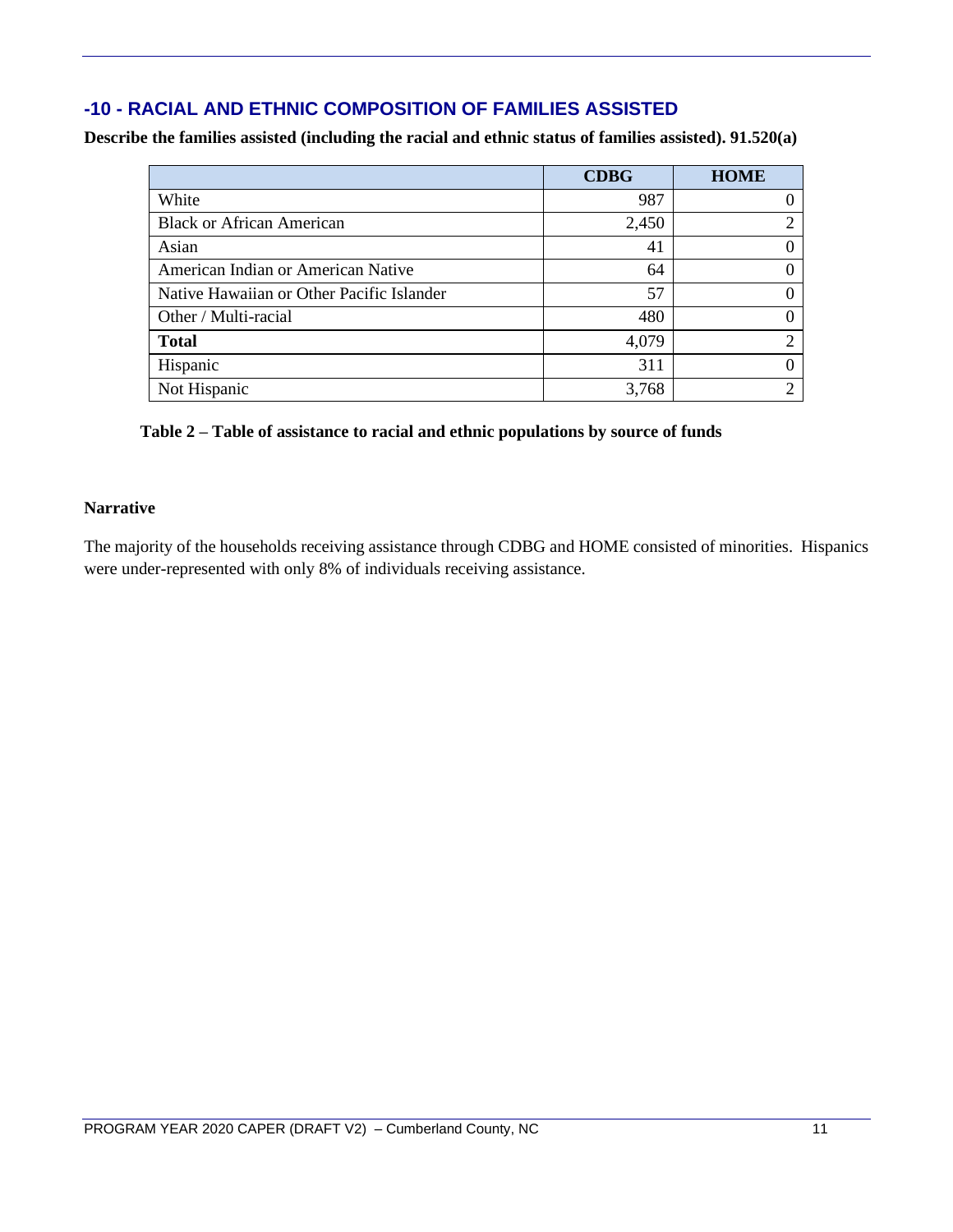# **CR-15 - RESOURCES AND INVESTMENTS 91.520(A)**

| <b>Source of Funds</b>   | <b>Source</b>                                    | <b>Resources Made</b><br><b>Available</b> | Amount<br><b>Expended</b><br><b>During</b><br><b>Program Year</b> |
|--------------------------|--------------------------------------------------|-------------------------------------------|-------------------------------------------------------------------|
| <b>CDBG</b>              | <b>CDBG</b>                                      | \$2,341,427                               | \$1,718,331                                                       |
| <b>CDBG-CV</b>           | CDBG-CV (eff. 6/5/2020)                          | \$944,404                                 | \$430,960                                                         |
| <b>HOME</b>              | <b>HOME</b>                                      | 600,904                                   | \$139,560                                                         |
| Continuum of Care        | Continuum of Care                                | \$162,940                                 | \$122,640                                                         |
| General Fund             | General Fund (City/County) - Homeless Initiative | \$138,721                                 | \$40,179                                                          |
| <b>Disaster Recovery</b> | State (eff. 12/17/2019)                          | \$2,562,014                               | \$72,261                                                          |
| Other                    | General Fund (Match)                             | \$215,462                                 | \$152,368                                                         |
| Other                    | General Fund - Homeless Services                 | \$30,231                                  | \$24,323                                                          |

#### **Identify the resources made available**

**Table 3 - Resources Made Available**

#### **Narrative**

#### **Identify the geographic distribution and location of investments**

| <b>Target Area</b>       | <b>Planned Percentage of</b> | <b>Actual Percentage of</b> | <b>Narrative Description</b> |
|--------------------------|------------------------------|-----------------------------|------------------------------|
|                          | <b>Allocation</b>            | <b>Allocation</b>           |                              |
| Countywide-Other         |                              | 93                          | Comprehensive                |
| Low- and Moderate-Income |                              |                             |                              |
| Areas                    | 50                           |                             |                              |
| Shaw Heights NRSA        |                              |                             |                              |

**Table 4 – Identify the geographic distribution and location of investments**

#### **Narrative**

Most of the funds are invested countywide which allows for flexible use of funds and other available resources to meet the needs of the community.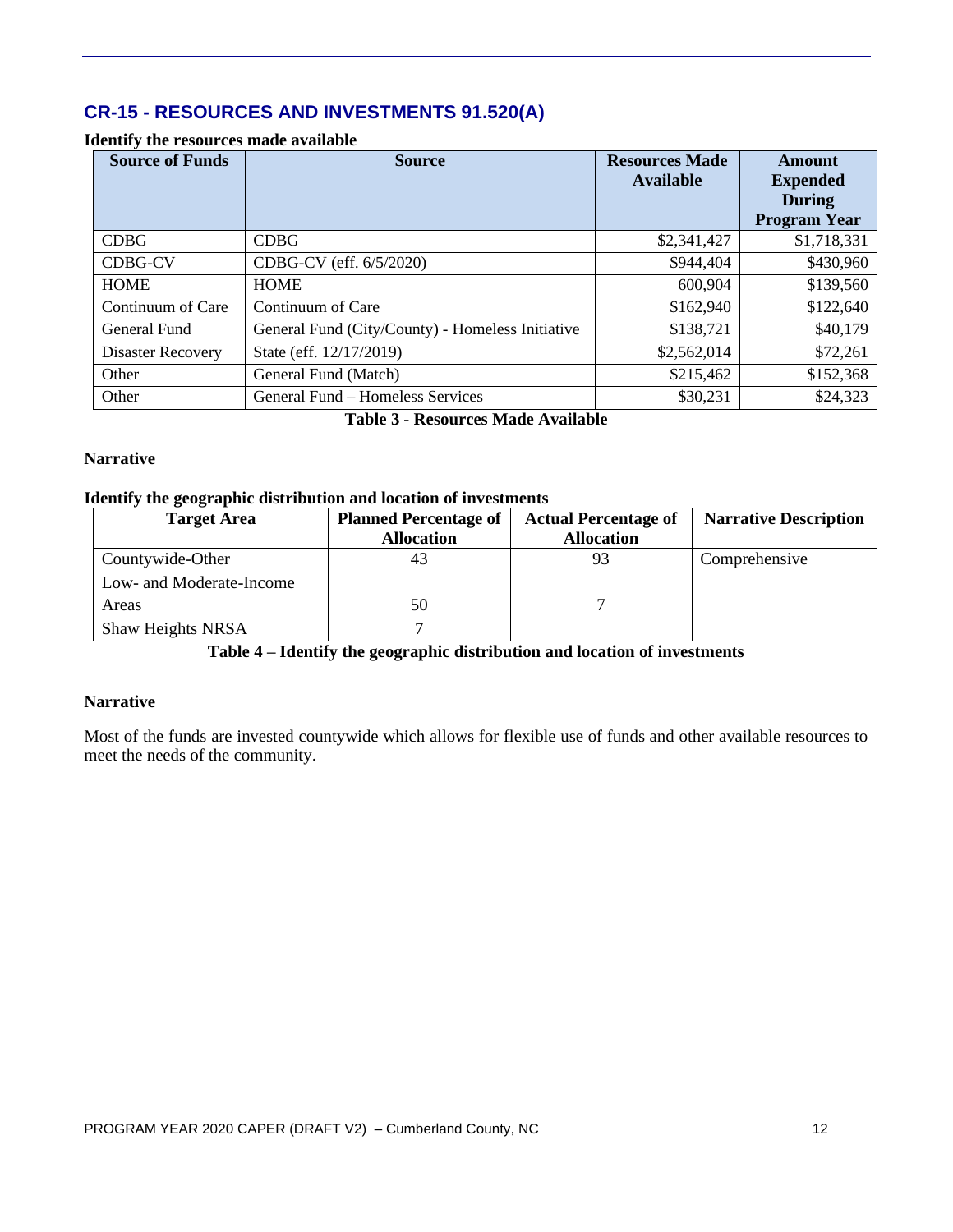### **Leveraging**

**Explain how federal funds leveraged additional resources (private, state and local funds), including a description of how matching requirements were satisfied, as well as how any publicly owned land or property located within the jurisdiction that were used to address the needs identified in the plan.**

During the 2020 program year, over \$704,845 was used to leverage federal funds. Of this amount, Cumberland County contributed approximately \$320,371 in general funds.

| <b>Fiscal Year Summary – HOME Match</b>                                        |             |  |  |  |  |
|--------------------------------------------------------------------------------|-------------|--|--|--|--|
| 1. Excess match from prior Federal fiscal year                                 | \$36,177.43 |  |  |  |  |
| 2. Match contributed during current Federal fiscal year                        | \$0.00      |  |  |  |  |
| 3. Total match available for current Federal fiscal year (Line 1 plus Line 2)  | \$37,177.43 |  |  |  |  |
| 4. Match liability for current Federal fiscal year                             | \$0.00      |  |  |  |  |
| 5. Excess match carried over to next Federal fiscal year (Line 3 minus Line 4) | \$37,177.43 |  |  |  |  |
|                                                                                |             |  |  |  |  |

**Table 5 – Fiscal Year Summary - HOME Match Report**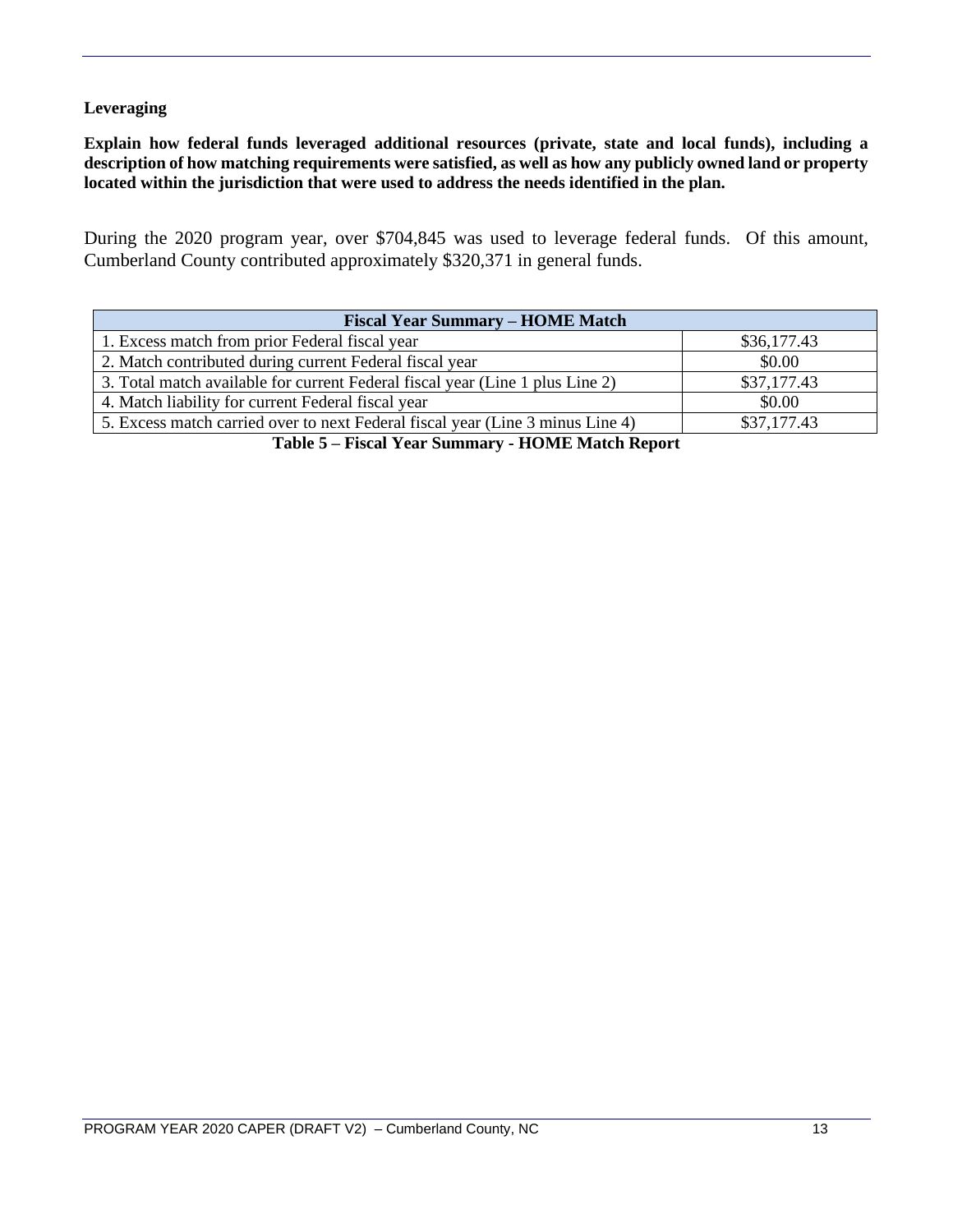|                                   | <b>Match Contribution for the Federal Fiscal Year</b> |                                  |                                            |                                                         |                                              |                                                                                             |                                 |                    |
|-----------------------------------|-------------------------------------------------------|----------------------------------|--------------------------------------------|---------------------------------------------------------|----------------------------------------------|---------------------------------------------------------------------------------------------|---------------------------------|--------------------|
| <b>Project No.</b><br>or Other ID | Date of<br><b>Contribution</b>                        | Cash<br>(non-Federal<br>sources) | Foregone<br>Taxes, Fees,<br><b>Charges</b> | <b>Appraised</b><br><b>Land/Real</b><br><b>Property</b> | <b>Required</b><br><b>Infrastructur</b><br>e | <b>Site</b><br>Preparation,<br><b>Construction</b><br>Materials,<br><b>Donated</b><br>labor | <b>Bond</b><br><b>Financing</b> | <b>Total Match</b> |
| N/A                               |                                                       |                                  |                                            |                                                         |                                              |                                                                                             |                                 |                    |
|                                   |                                                       |                                  |                                            |                                                         |                                              |                                                                                             |                                 |                    |
|                                   |                                                       |                                  |                                            |                                                         |                                              |                                                                                             |                                 |                    |
|                                   |                                                       |                                  |                                            |                                                         |                                              |                                                                                             |                                 |                    |
|                                   |                                                       |                                  |                                            |                                                         |                                              |                                                                                             |                                 |                    |
|                                   |                                                       |                                  |                                            |                                                         |                                              |                                                                                             |                                 |                    |

**Table 6 – Match Contribution for the Federal Fiscal Year**

# **HOME MBE/WBE report**

| <b>Program Income</b> – Enter the program amounts for the reporting period |                               |                              |                            |                           |  |  |  |
|----------------------------------------------------------------------------|-------------------------------|------------------------------|----------------------------|---------------------------|--|--|--|
| Balance on hand at begin-                                                  | <b>Amount received during</b> | <b>Total amount expended</b> | <b>Amount expended for</b> | Balance on hand at end of |  |  |  |
| ning of reporting period                                                   | reporting period              | during reporting period      | <b>TBRA</b>                | reporting period          |  |  |  |
|                                                                            |                               |                              |                            |                           |  |  |  |
| 513,844.24                                                                 | 1,169,115.02                  | 7,730.00                     |                            | 1,161,385.02              |  |  |  |

**Table 7 – Program Income**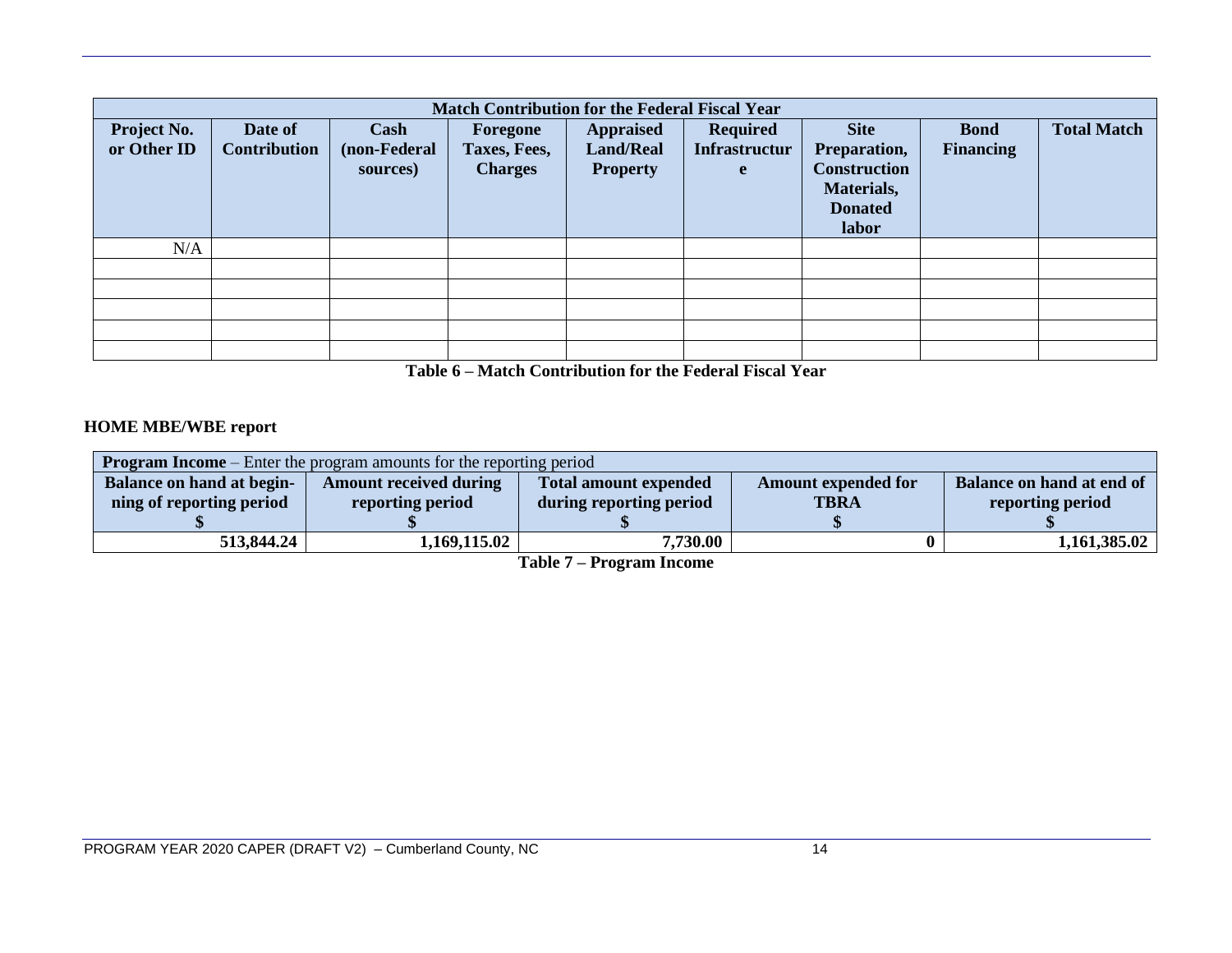|                      | Minority Business Enterprises and Women Business Enterprises - Indicate the number and dollar value of |                                                                 |                                                      |                                      |                  |                   |
|----------------------|--------------------------------------------------------------------------------------------------------|-----------------------------------------------------------------|------------------------------------------------------|--------------------------------------|------------------|-------------------|
|                      | contracts for HOME projects completed during the reporting period<br><b>Total</b>                      |                                                                 |                                                      | <b>Minority Business Enterprises</b> |                  | <b>White Non-</b> |
|                      |                                                                                                        | <b>Alaskan</b><br><b>Native or</b><br><b>American</b><br>Indian | <b>Asian or</b><br><b>Pacific</b><br><b>Islander</b> | <b>Black Non-</b><br><b>Hispanic</b> | <b>Hispanic</b>  | <b>Hispanic</b>   |
| <b>Contracts</b>     |                                                                                                        |                                                                 |                                                      |                                      |                  |                   |
| Number               | $\overline{2}$                                                                                         | $\boldsymbol{0}$                                                |                                                      | $\boldsymbol{0}$                     | $\boldsymbol{0}$ |                   |
| Dollar               | 131,830                                                                                                | $\overline{0}$                                                  | 66,550                                               | $\overline{0}$                       | $\overline{0}$   | 65,280            |
| Amount               |                                                                                                        |                                                                 |                                                      |                                      |                  |                   |
| <b>Sub-Contracts</b> |                                                                                                        |                                                                 |                                                      |                                      |                  |                   |
| Number               | $\boldsymbol{0}$                                                                                       | $\boldsymbol{0}$                                                | $\overline{0}$                                       | $\boldsymbol{0}$                     | $\mathbf{0}$     | $\boldsymbol{0}$  |
| Dollar               | $\overline{0}$                                                                                         | $\overline{0}$                                                  | $\overline{0}$                                       | $\theta$                             | $\overline{0}$   | $\overline{0}$    |
| Amount               |                                                                                                        |                                                                 |                                                      |                                      |                  |                   |
|                      | <b>Total</b>                                                                                           | Women<br><b>Business</b><br><b>Enterprises</b>                  | <b>Male</b>                                          |                                      |                  |                   |
| <b>Contracts</b>     |                                                                                                        |                                                                 |                                                      |                                      |                  |                   |
| Number               | 2                                                                                                      | $\boldsymbol{0}$                                                | 2                                                    |                                      |                  |                   |
| Dollar               | 131,830                                                                                                | $\overline{0}$                                                  | 131,830                                              |                                      |                  |                   |
| Amount               |                                                                                                        |                                                                 |                                                      |                                      |                  |                   |
| <b>Sub-Contracts</b> |                                                                                                        |                                                                 |                                                      |                                      |                  |                   |
| Number               | $\overline{0}$                                                                                         | $\overline{0}$                                                  | $\boldsymbol{0}$                                     |                                      |                  |                   |
| Dollar               | $\overline{0}$                                                                                         | $\Omega$                                                        | 0                                                    |                                      |                  |                   |
| Amount               |                                                                                                        |                                                                 |                                                      |                                      |                  |                   |

**Table 8 - Minority Business and Women Business Enterprises**

**Minority Owners of Rental Property** – Indicate the number of HOME assisted rental property owners and the total amount of HOME funds in these rental properties assisted

|        | <b>Total</b> |                                                          |                                                      | <b>Minority Property Owners</b>      |                 | <b>White Non-</b> |
|--------|--------------|----------------------------------------------------------|------------------------------------------------------|--------------------------------------|-----------------|-------------------|
|        |              | <b>Alaskan</b><br><b>Native or</b><br>American<br>Indian | <b>Asian or</b><br><b>Pacific</b><br><b>Islander</b> | <b>Black Non-</b><br><b>Hispanic</b> | <b>Hispanic</b> | <b>Hispanic</b>   |
| Number |              | 0                                                        |                                                      |                                      |                 |                   |
| Dollar | 104,000      | 0                                                        | 0                                                    | 104,000                              | 0               |                   |
| Amount |              |                                                          |                                                      |                                      |                 |                   |

**Table 9 – Minority Owners of Rental Property**

| <b>Relocation and Real Property Acquisition – Indicate the number of persons displaced, the cost of relocation</b> |  |  |  |  |  |  |
|--------------------------------------------------------------------------------------------------------------------|--|--|--|--|--|--|
| payments, the number of parcels acquired, and the cost of acquisition                                              |  |  |  |  |  |  |
| Parcels Acquired                                                                                                   |  |  |  |  |  |  |
| <b>Businesses Displaced</b>                                                                                        |  |  |  |  |  |  |
| Nonprofit Organizations Displaced                                                                                  |  |  |  |  |  |  |
| Households Temporarily Relocated, not Displaced                                                                    |  |  |  |  |  |  |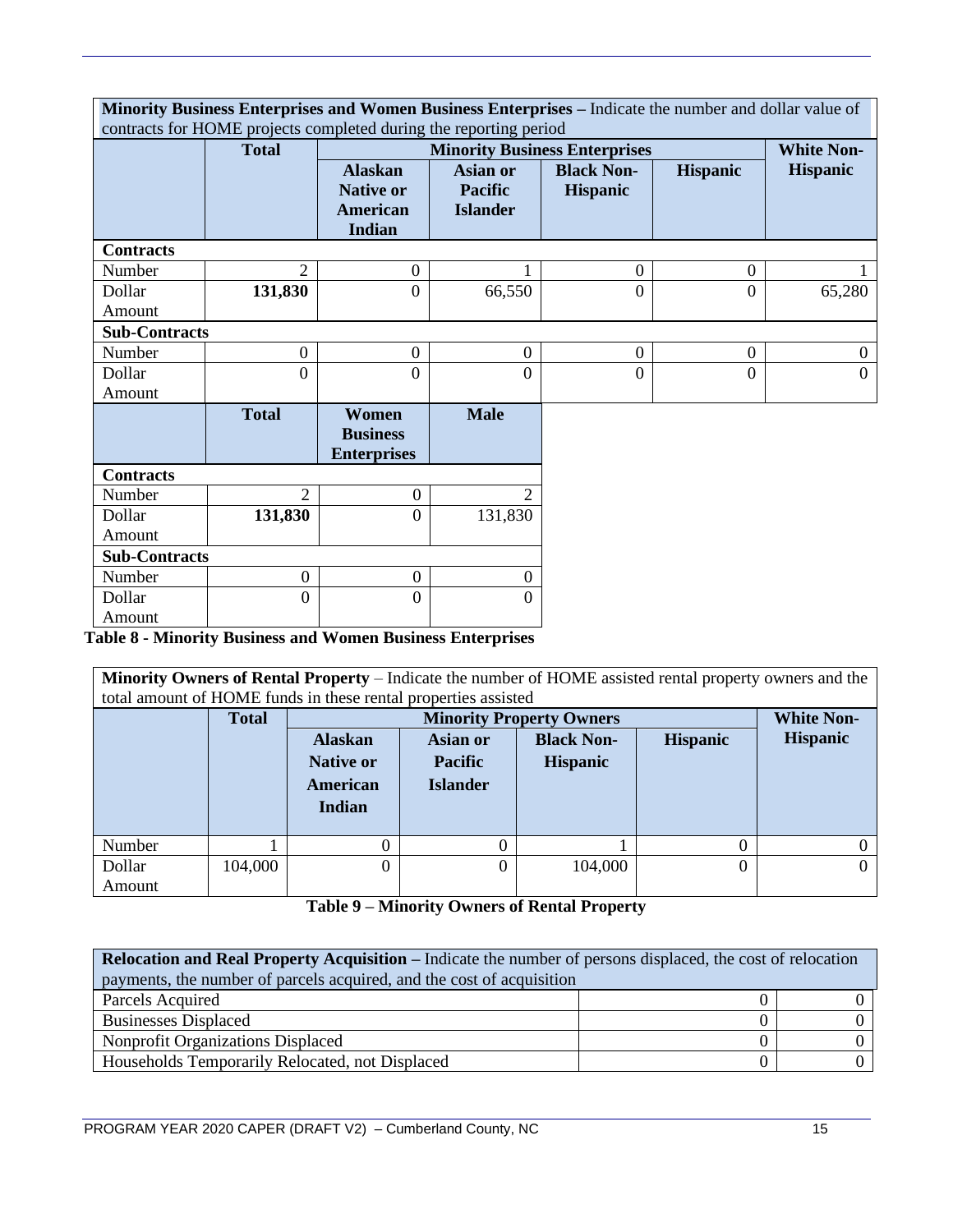| <b>Households</b><br><b>Displaced</b> | <b>Total</b> | <b>Alaskan</b><br><b>Native or</b><br>American<br>Indian | Asian or<br><b>Pacific</b><br><b>Islander</b> | <b>Minority Property Enterprises</b><br><b>Black Non-</b><br><b>Hispanic</b> | <b>Hispanic</b> | <b>White Non-</b><br><b>Hispanic</b> |
|---------------------------------------|--------------|----------------------------------------------------------|-----------------------------------------------|------------------------------------------------------------------------------|-----------------|--------------------------------------|
| Number                                |              |                                                          |                                               |                                                                              |                 |                                      |
| Cost                                  |              |                                                          |                                               |                                                                              |                 |                                      |

**Table 10 – Relocation and Real Property Acquisition**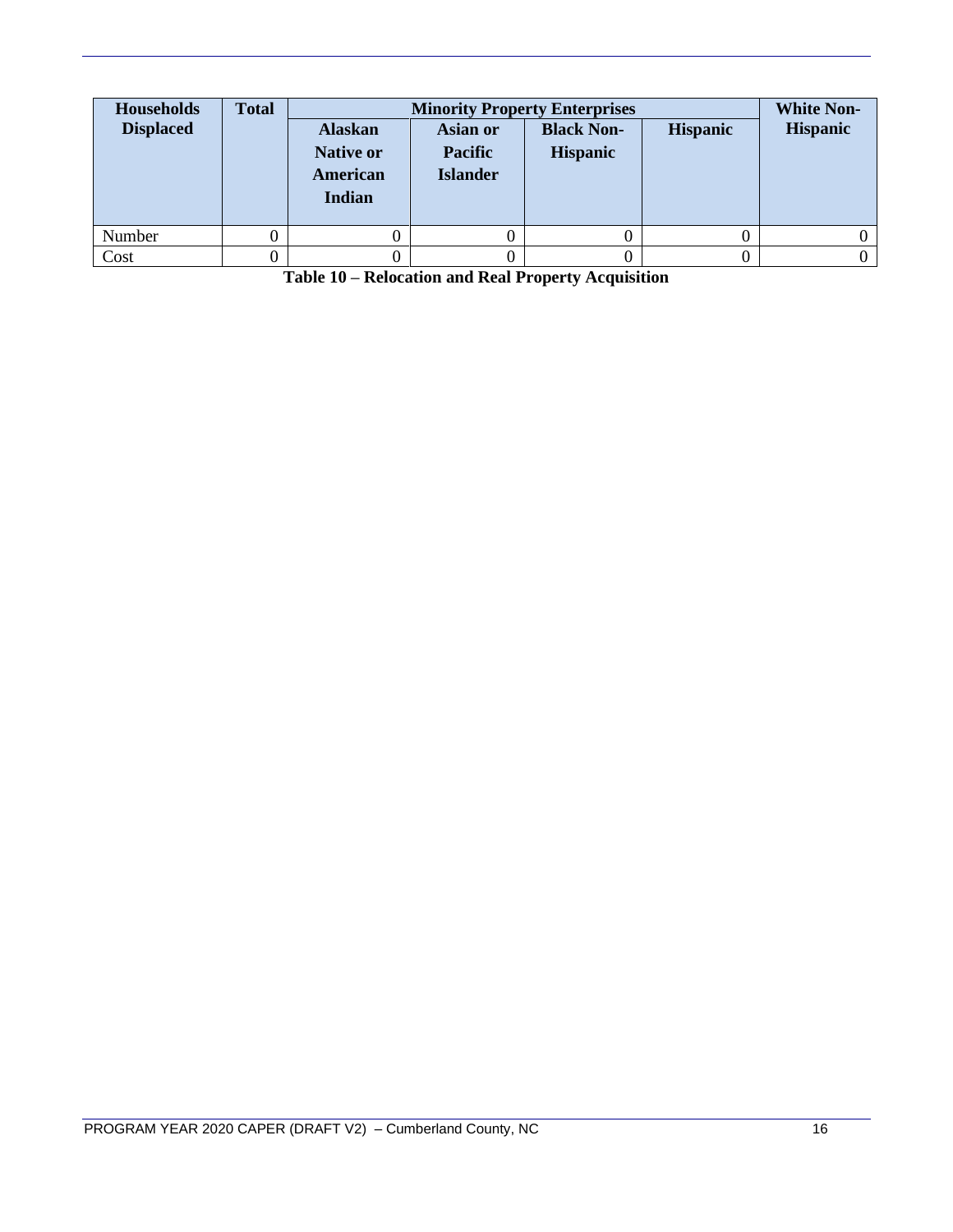# **CR-20 - AFFORDABLE HOUSING 91.520(B)**

**Evaluation of the jurisdiction's progress in providing affordable housing, including the number and types of families served, the number of extremely low-income, low-income, moderate-income, and middle-income persons served.**

|                                              | <b>One-Year Goal</b> | <b>Actual</b> |
|----------------------------------------------|----------------------|---------------|
| Number of Homeless households to be provided |                      |               |
| affordable housing units                     |                      |               |
| Number of Non-Homeless households to be      |                      |               |
| provided affordable housing units            | 77                   |               |
| Number of Special-Needs households to be     |                      |               |
| provided affordable housing units            |                      |               |
| <b>Total</b>                                 | 77                   | 104           |

**Table 11 – Number of Households**

|                                            | <b>One-Year Goal</b> | <b>Actual</b> |
|--------------------------------------------|----------------------|---------------|
| Number of households supported through     |                      |               |
| <b>Rental Assistance</b>                   | 50                   | 222           |
| Number of households supported through The |                      |               |
| Production of New Units                    | 12                   |               |
| Number of households supported through     |                      |               |
| <b>Rehab of Existing Units</b>             | 31                   |               |
| Number of households supported through     |                      |               |
| <b>Acquisition of Existing Units</b>       |                      |               |
| <b>Total</b>                               | 93                   | 256           |

**Table 12 – Number of Households Supported**

#### **Discuss the difference between goals and outcomes and problems encountered in meeting these goals.**

Due to price increase in construction materials and supplies during the COVID-19 pandemic crisis, Cumberland County fell short in accomplishing its goal to rehabilitate owner-occupied units.

#### **Discuss how these outcomes will impact future annual action plans.**

Cumberland County had more flexibility in program implementation during the reporting period in order to utilize funds to address the most critical needs in the community. Cumberland County will rely on strong partnerships with local nonprofits, public agencies, City of Fayetteville, and other agencies to continue to address short-term and long-term needs. Cumberland County will continue to explore best practices to ensure a positive outcome in future plans.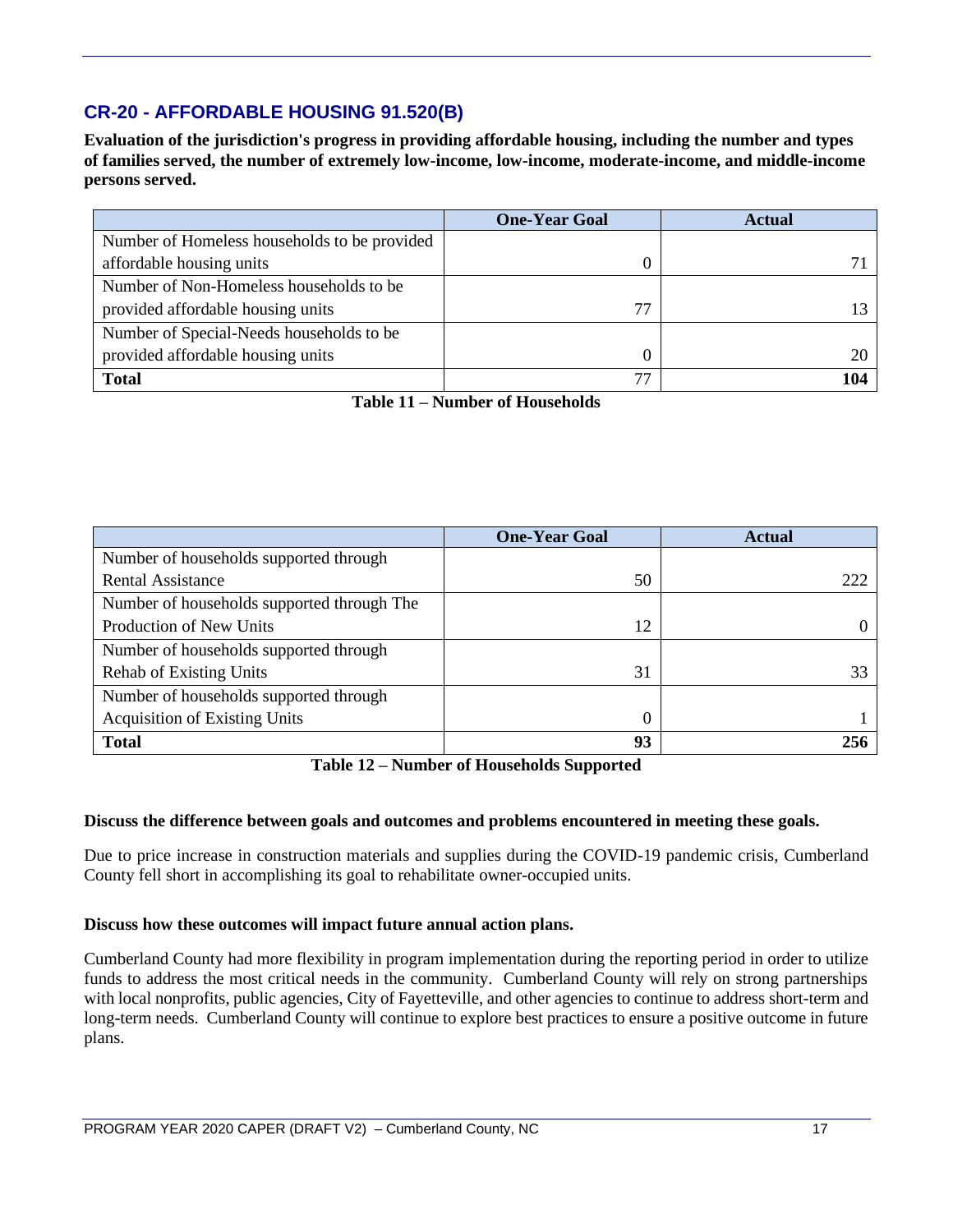**Include the number of extremely low-income, low-income, and moderate-income persons served by each activity where information on income by family size is required to determine the eligibility of the activity.**

| <b>Number of Households Served</b> | <b>CDBG</b> Actual | <b>HOME Actual</b> |
|------------------------------------|--------------------|--------------------|
| <b>Extremely Low-income</b>        | 3,498              |                    |
| Low-income                         | 455                |                    |
| Moderate-income                    | 80                 |                    |
| <b>Total</b>                       | 4.033              |                    |

**Table 13 – Number of Households Served**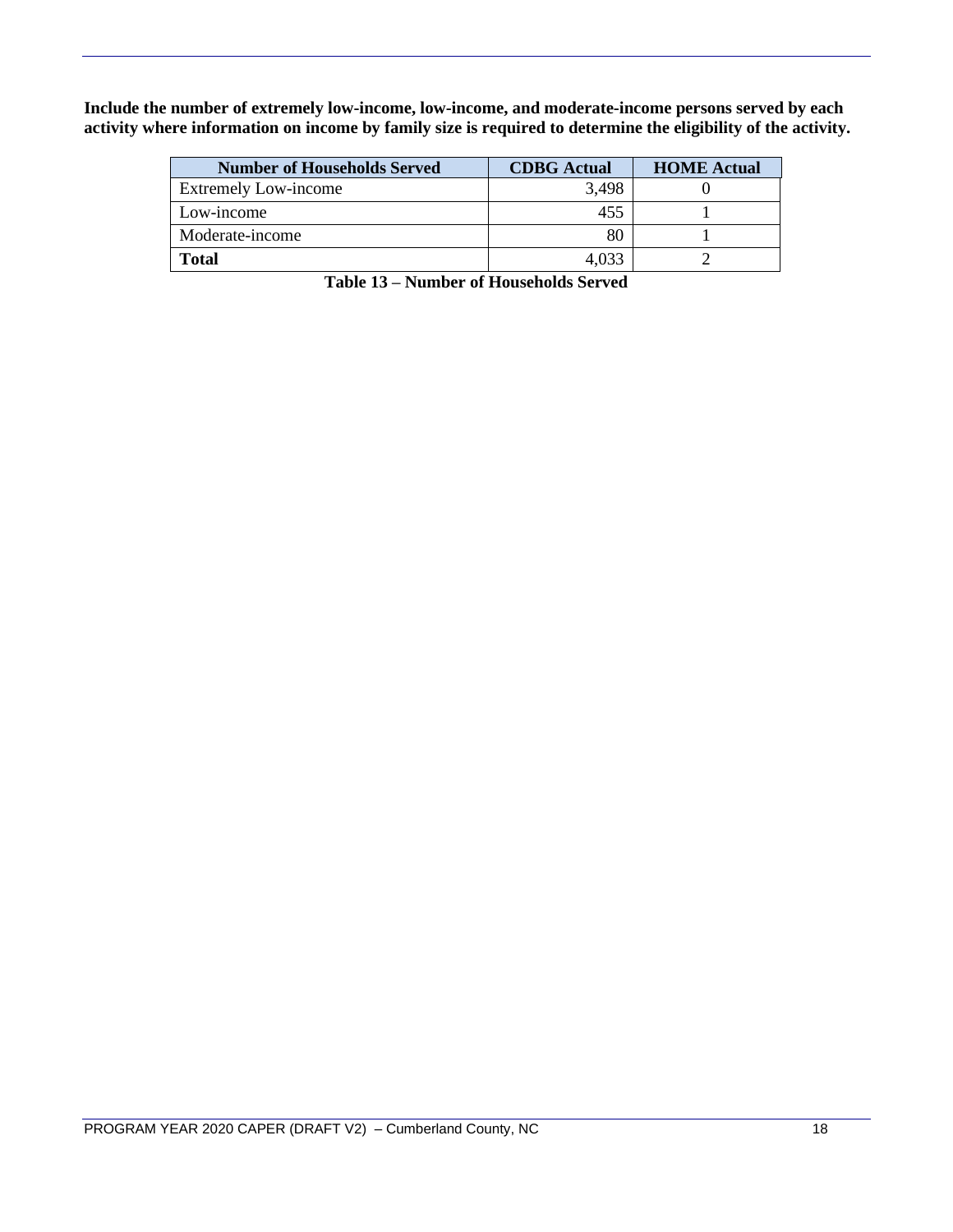# **CR-25 - HOMELESS AND OTHER SPECIAL NEEDS 91.220(D, E); 91.320(D, E); 91.520(C)**

**Evaluate the jurisdiction's progress in meeting its specific objectives for reducing and ending homelessness through:**

### **Reaching out to homeless persons (especially unsheltered persons) and assessing their individual needs**

As a grantee of transitional housing and permanent supportive housing programs, Cumberland County (through the Community Development Department provides housing and supportive services to homeless families with children and single adults who are homeless and have a disability. In addition, Cumberland County serves as the lead agency for the local Continuum of Care (CoC) group. As lead agency, Cumberland County submits the consolidated applications (HUD-CoC Notice of Funding Availability and Emergency Solutions Grant (ESG) applications on behalf of the local CoC. In addition, Community Development staff has been active in participating in the Pointin-Time Homeless Count (unsheltered and sheltered).

Through partnership with local nonprofits, Cumberland County provided funding to support the local coordinated entry system. The coordinated entry system is a community-wide, centralized process that ensures people experiencing homeless have fair and equal access to housing and other community resources.

During the reporting period, Cumberland County hired a consultant to assess current programs that provide services to the homeless and assess the needs of persons experiencing homelessness in the community. A three-year homelessness plan was developed based off the gap analysis report and input obtained from local community stakeholders. Cumberland County, in collaboration with partnering agencies, will use the recommendations provided by the consultant, to develop an implementation plan and take the necessary steps to improve access to services, expand permanent housing, obtain additional resources in the community, and support wellness and employment opportunities for those experiencing homelessness.

#### **Addressing the emergency shelter and transitional housing needs of homeless persons**

As indicated earlier, Cumberland County serves as Grantee and provider of a transitional housing program for homeless families. Robin's Meadow Transitional Housing Program provides 12 units for homeless families with children. Cumberland County used CDBG funds to provide additional support to the program. Cumberland County provided CDBG funding to a nonprofit for shelter operations and services. The shelter serves both single adults and families with children.

**Helping low-income individuals and families avoid becoming homeless, especially extremely low-income individuals and families and those who are: likely to become homeless after being discharged from publicly funded institutions and systems of care (such as health care facilities, mental health facilities, foster care and other youth facilities, and corrections programs and institutions); and, receiving assistance from public or private agencies that address housing, health, social services, employment, education, or youth needs**

During the reporting period, Cumberland County partnered with several nonprofits to expand access to public service programs that provided rental assistance, utility assistance, and other supportive services to low income residents who may be facing eviction or may have their utility shut off. In addition, Cumberland County used CDBG-CV funding to expand health services in the local Public Health Department.

The County's Public Services funds supported shelter operations and two programs which assist low-moderate income residents in paying for prescription medical and dental expenses. Medical expenses are a major contributor to financial problems that may precede a loss of housing. Better Health of Cumberland County and the Cumberland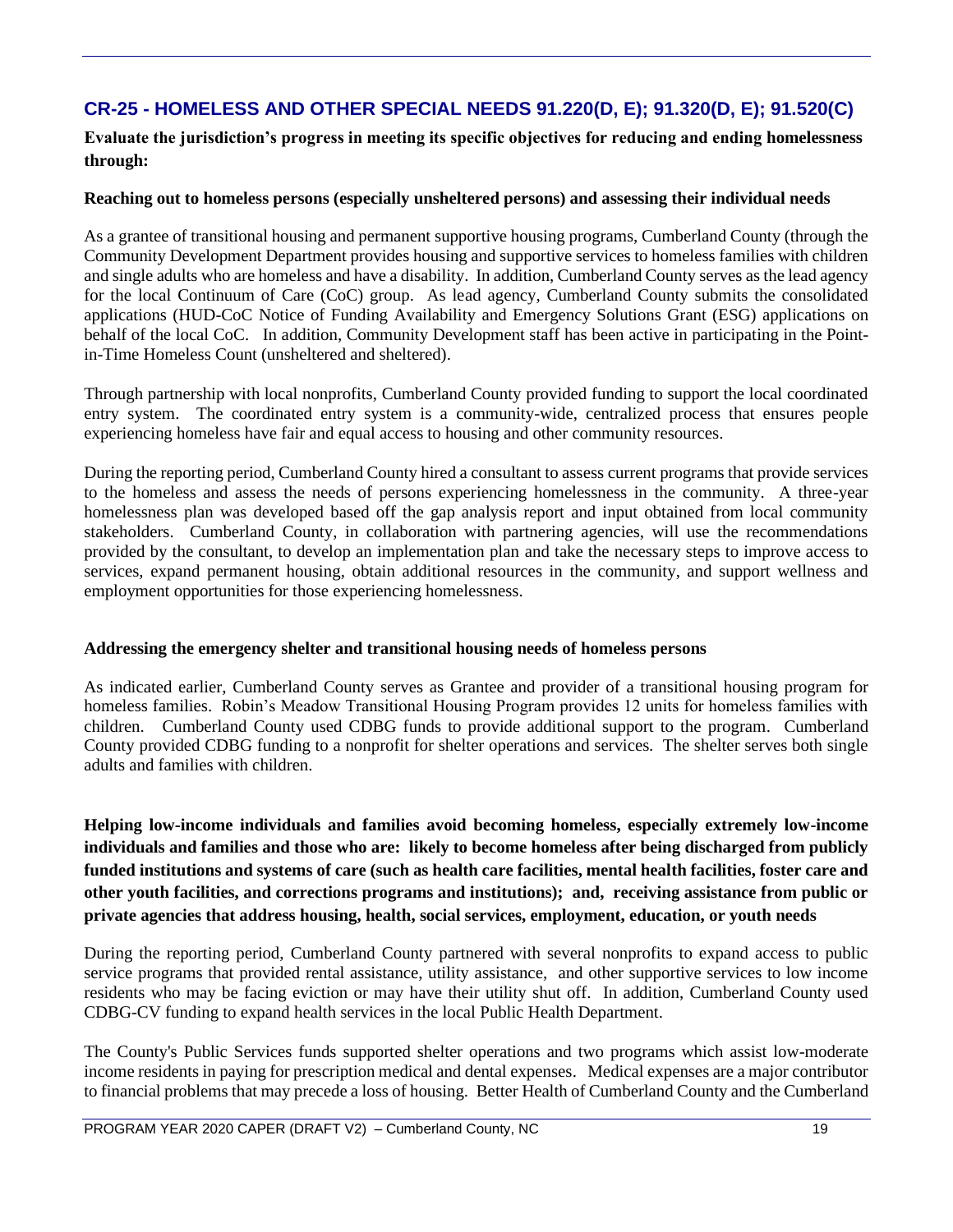County Medication Access Program purchases prescription drugs for County residents who have been denied assistance from all other sources and have a monthly household income at or below 200% of the federal poverty guidelines.

Cumberland County, in partnership with the City of Fayetteville, contributes local general funds to support costs related to operating and maintaining licenses for the Homeless Management Information System; retaining a Data and Evaluation Analyst position to manage HMIS. A portion of the funds are also used to provide housing related assistance and other supportive services.

Cumberland County will continue to partner with local re-entry programs to address the needs of individuals being discharged from correctional facilities.

Through the Housing Rehabilitation Program, homeowners are able to obtain assistance to prevent their homes from deteriorating into life-threatening, uninhabitable and condemned conditions, thereby preventing one of the lesser-known causes of homelessness.

**Helping homeless persons (especially chronically homeless individuals and families, families with children, veterans and their families, and unaccompanied youth) make the transition to permanent housing and independent living, including shortening the period of time that individuals and families experience homelessness, facilitating access for homeless individuals and families to affordable housing units, and preventing individuals and families who were recently homeless from becoming homeless again**

Cumberland County partners with a local nonprofit to provide housing and supportive services to single adults who are literally homeless and have a disability (mental/substance use disorder). The program designates at least 60% of the units to chronically homeless individuals and provides them with access to services to help address their substance use disorder. This program offers comprehensive case management and access to life skills, employment assistance, medical/mental health assistance and other vital services necessary to help individuals become selfsufficient.

As indicated earlier, Cumberland County, in partnership with the City of Fayetteville, use local general funds to provide housing assistance and other supportive services. Since the local shelter had to decrease its bed capacity in order to practice social distancing during the pandemic, funds were used to cover hotel / motel costs for homeless individuals when the shelter had reached its capacity.

Clients receiving financial assistance for security deposits, rental and/or utility assistance, were able to transition from being literally homeless to permanently housed.

Cumberland County will continue its efforts in partnering with local developers to expand the supply of affordable housing units by requiring developers to designate a percentage of units for extremely low-income persons, especially those individuals experiencing homelessness.

Cumberland County has allocated Community Development Block Grant – Disaster Recovery funds to construct 8 – 12 townhomes that will target those who are homeless. The project will also include a community center.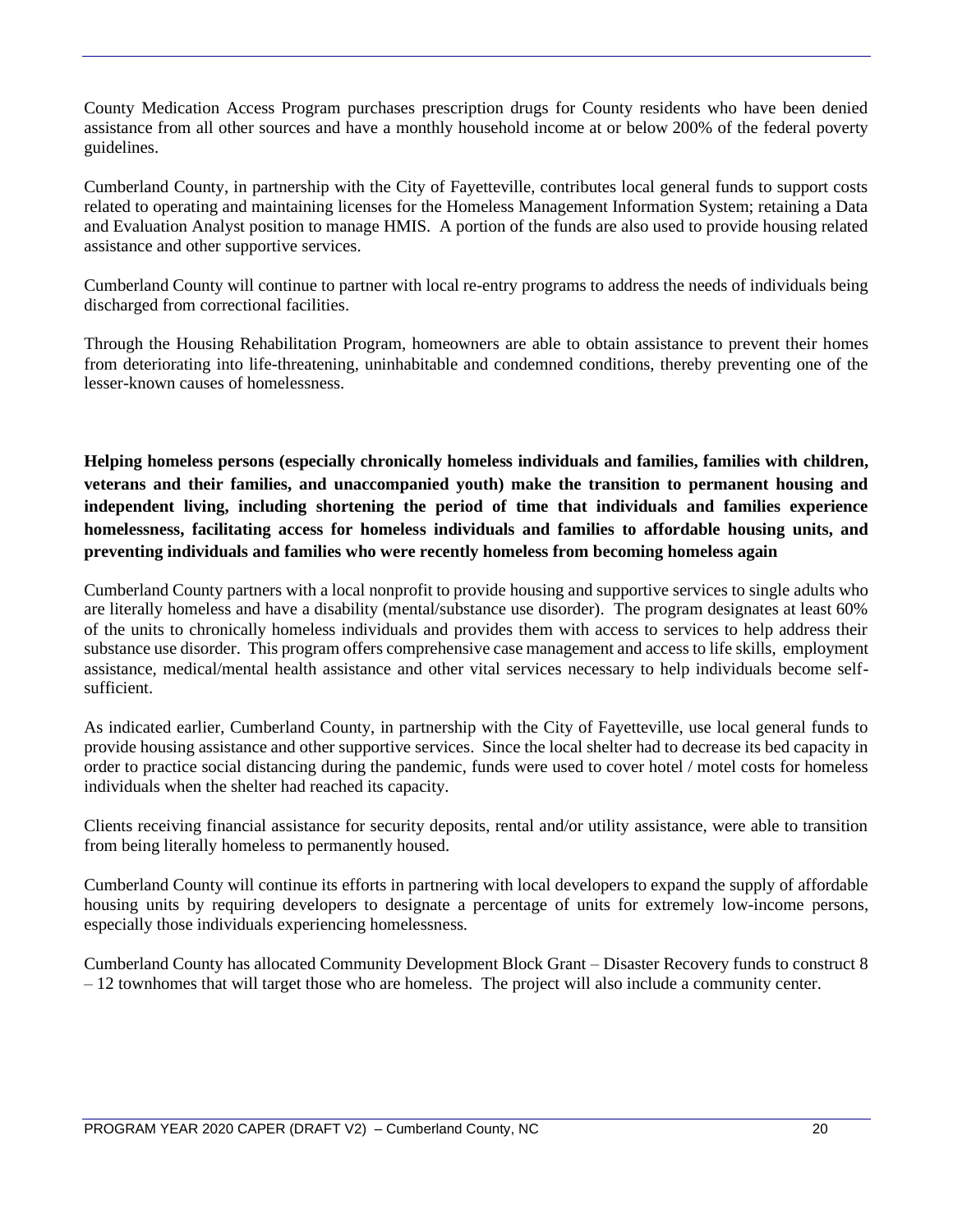# **CR-30 - PUBLIC HOUSING 91.220(H); 91.320(J)**

#### **Actions taken to address the needs of public housing**

During the reporting period, Cumberland County used its CDBG funds to support the costs to install new HVAC systems in a 32-unit multifamily rental housing complex used to house elderly persons. The activity was not completed by the end of the grant cycle but is expected to be completed during the first quarter of the next grant cycle. The housing complex is owned and managed by a nonprofit that is part of the Fayetteville Metropolitan Housing Authority (FMHA).

### **Actions taken to encourage public housing residents to become more involved in management and participate in homeownership**

Cumberland County plans to support activities related to providing housing counseling to potential homebuyers. These activities will target those living in public housing.

#### **Actions taken to provide assistance to troubled PHAs**

Not applicable – FMHA has been designated as a high performing housing authority and is not considered troubled.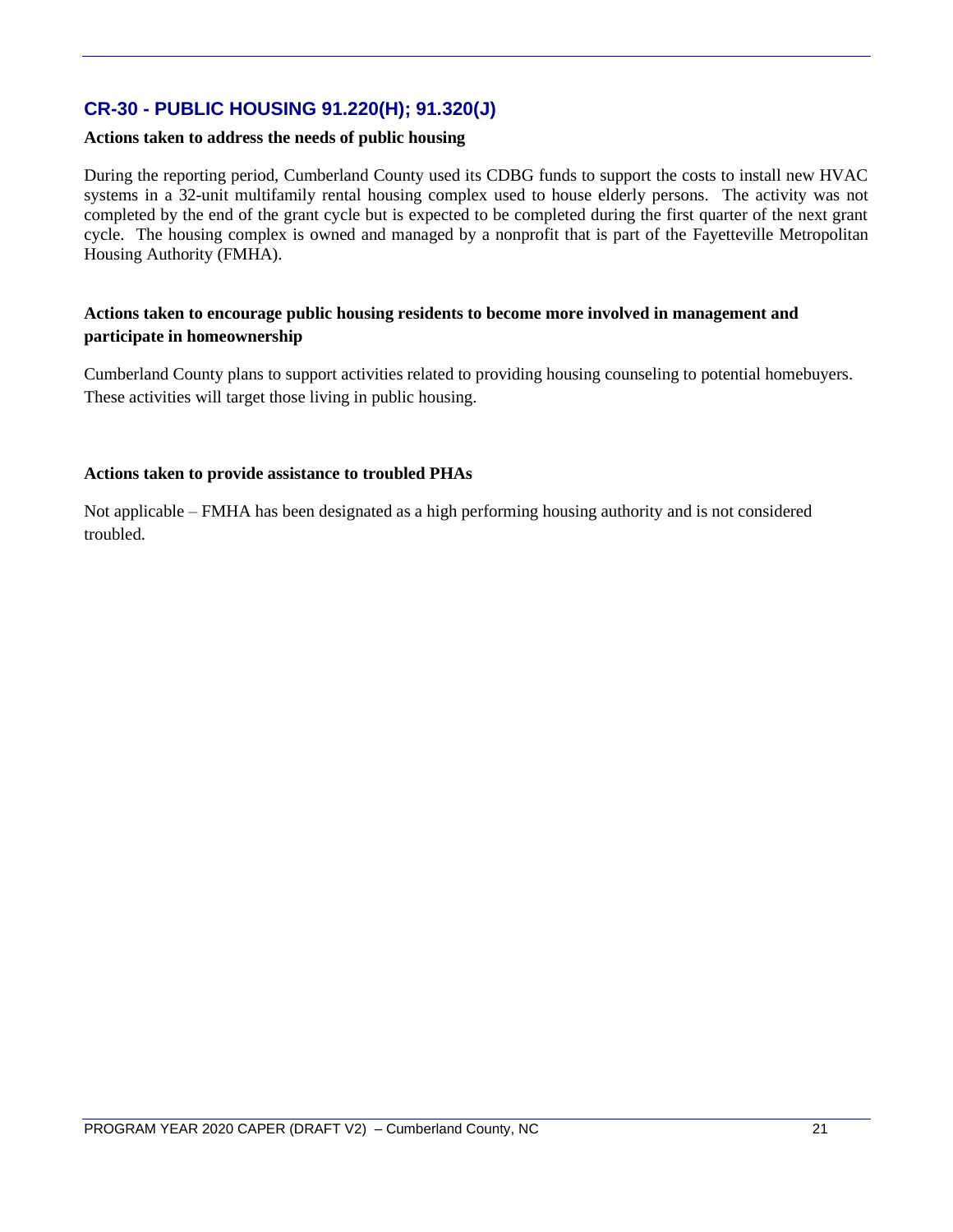# **CR-35 - OTHER ACTIONS 91.220(J)-(K); 91.320(I)-(J)**

**Actions taken to remove or ameliorate the negative effects of public policies that serve as barriers to affordable housing such as land use controls, tax policies affecting land, zoning ordinances, building codes, fees and charges, growth limitations, and policies affecting the return on residential investment. 91.220 (j); 91.320 (i)**

Cumberland County is not aware of any negative effects of public policies that may serve as barriers to affordable housing in our jurisdiction. Over the years, the department has been able to maintain and/or remove barriers to affordable housing by:

- 1. Partnering with eligible organizations designated as Community Housing Development Organizations (CHDOs) to increase the production and supply of affordable housing in the community;
- 2. Continuing to offer low interest loans to investor-owners for rehabilitation of rental property to rent to lowand moderate-income renters;
- 3. Providing loans, closing cost assistance grants, and mortgage credit certificates for potential low/moderateincome homebuyers; and
- 4. Encouraging the local CoC to use the Housing First Model to remove any barriers homeless persons may face while trying to access housing.

### **Actions taken to address obstacles to meeting underserved needs. 91.220(k); 91.320(j)**

During the reporting period, Cumberland County was able to use a large portion of its CDBG funds to support public service activities that meet the underserved needs especially those affected by the COVID-19 pandemic. This was possible due to HUD suspending the 15% cap on public services. Cumberland County continues to engage with the local municipalities and residents throughout the geographic service area to identify any unmet needs. In addition, Cumberland County continues to seek other resources to create additional services or support existing programs.

#### **Actions taken to reduce lead-based paint hazards. 91.220(k); 91.320(j)**

Cumberland County does not encounter properties with lead even though there are many homes built before 1978. However, Cumberland County will continue to be proactive in addressing lead-based based paint hazards through education and training. The following actions are taken:

Implementation of lead-based paint hazard reduction measures as part of our housing programs to comply with 24 CFR 35.

Contractors who rehabilitate homes built prior to 1978 are required to attend safe work practices training for leadbased paint. Contractors may take the safe work practices training through any qualified training provider. Under our Housing Rehabilitation Program, a certificate of completion of a Safe Work Practice training is necessary to work on homes built prior to 1978. Cumberland County does accept certificates of completion for Safe Work Practice training conducted by any Safe Work Practice training provider.

Staff persons are trained in the new HUD/EPA regulations that require contractors to use Safe Work Practices to mitigate lead-based paint hazards in private homes and childcare centers.

Distribution of the brochure to all housing rehabilitation program applicants on the hazards of lead-based paint ("The Lead-Safe Certified Guide to Renovate Right").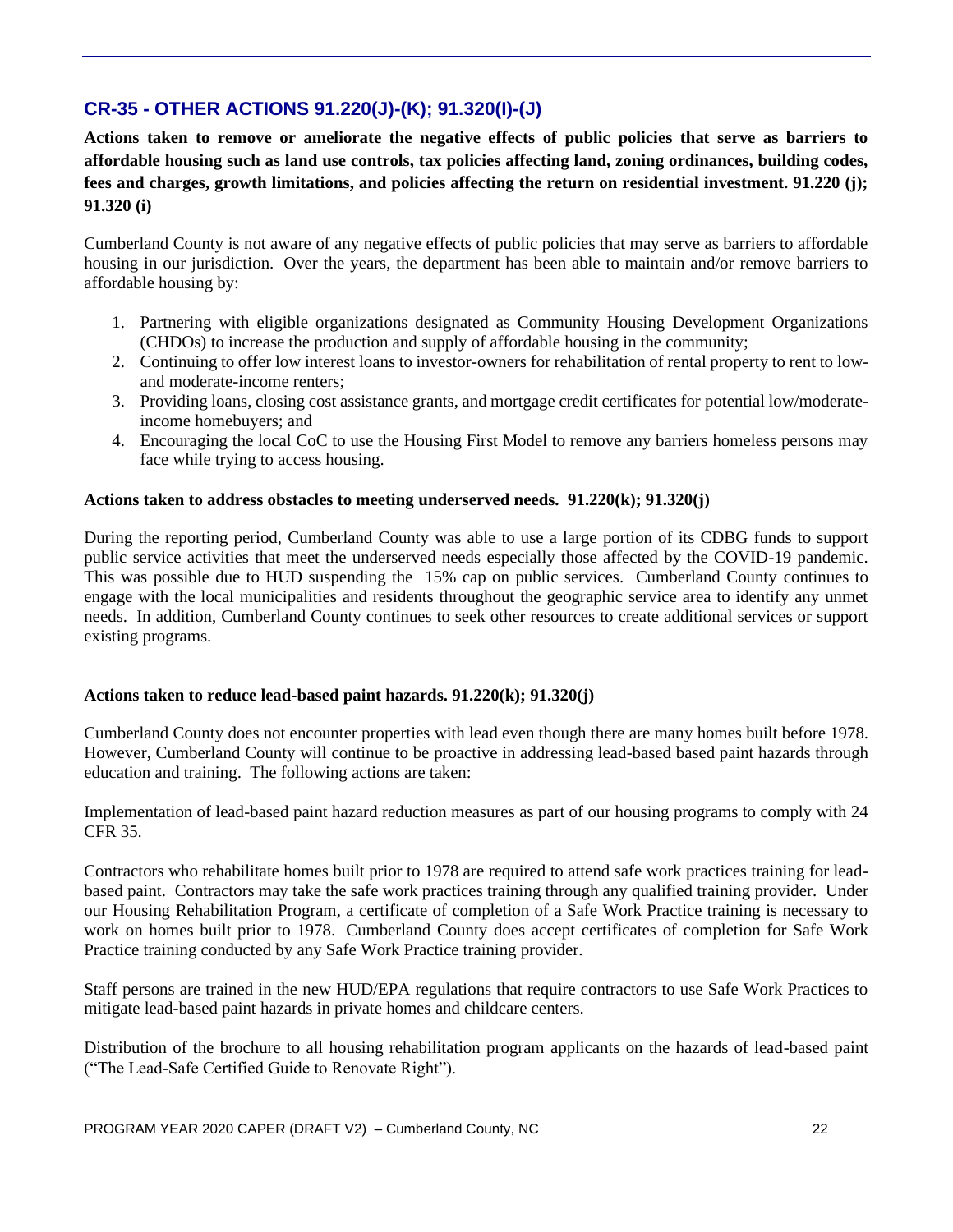#### **Actions taken to reduce the number of poverty-level families. 91.220(k); 91.320(j)**

Cumberland County utilized CDBG, HOME, and local general funds to support housing related issues and expand access to human services. Cumberland County has made changes to its current housing policies to improve access to its programs. Cumberland County will continue to be proactive in addressing poverty-level families in the community through its programs and partnering with other human services agencies to alleviate the problem of excessive rent burdens for the poor by providing assistance through programs such as housing rehabilitation, transitional housing and public services by providing access to medication for chronic illnesses and other medical needs. In addition, Cumberland County will continue to support programs providing housing education (e.g. personal finance and Ready-to-Rent).

During this reporting period, Cumberland County was able to develop a new economic development program to support small businesses during the pandemic crisis. Through this effort many jobs for low to moderate income persons were created / retained.

#### **Actions taken to develop institutional structure. 91.220(k); 91.320(j)**

Cumberland County has years of experience and is well equipped to implement and coordinate activities among local housing authorities and private and non-profit agencies. Cumberland County will continue to explore new partnerships to reduce homelessness. Cumberland County has streamlined its processes for efficiency and effectiveness, in addition to searching for additional funding resources to strengthen its ability to offer programs and services.

## **Actions taken to enhance coordination between public and private housing and social service agencies. 91.220(k); 91.320(j)**

Cumberland County enhanced coordination between agencies by providing funding through a request for proposal process to eligible agencies to improve access of services. These services include access to shelter, prescription medication, rental assistance, utility assistance, transportation, and other housing and supportive services.

## **Identify actions taken to overcome the effects of any impediments identified in the jurisdictions analysis of impediments to fair housing choice. 91.520(a)**

Cumberland County has a staff person designated as a Fair Housing Specialist. Cumberland County continues to increase awareness of fair housing law for housing service providers serving minorities and special populations through mainstream networking, literature, workshops, and partnering with other agencies to promote and increase awareness.

- 1. Cumberland County is partnering with a Community Housing Development Organizations (CHDO) to increase the production and supply of 5 additional affordable housing units in Spring Lake;
- 2. Cumberland County partnered with FMHA to renovate 32 units that serve the elderly;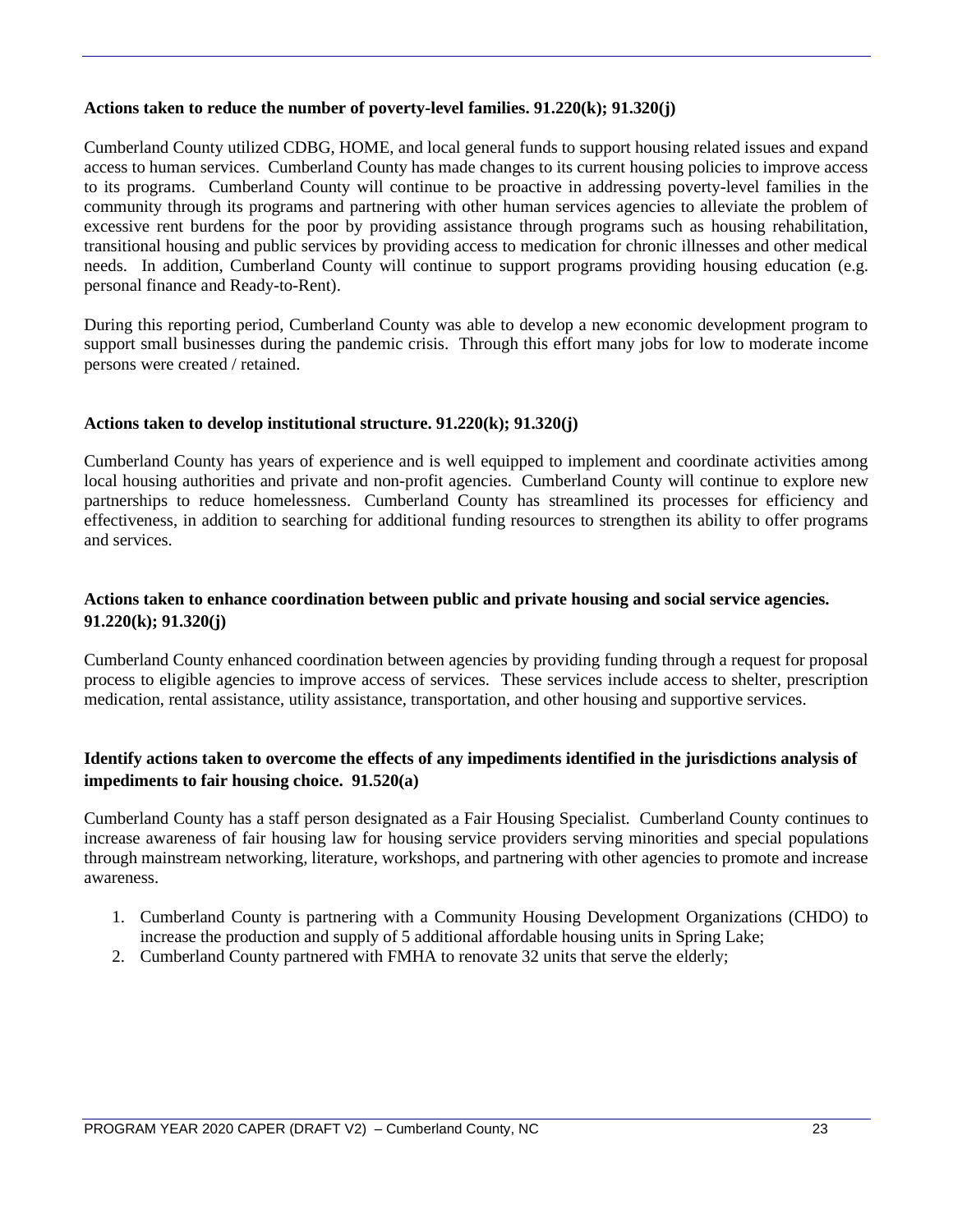# **CR-40 - MONITORING 91.220 AND 91.230**

**Describe the standards and procedures used to monitor activities carried out in furtherance of the plan and used to ensure long-term compliance with requirements of the programs involved, including minority business outreach and the comprehensive planning requirements**

Cumberland County ensures compliance with all federal, state, and local requirements. Cumberland County maintains an updated monitoring plan to ensure programmatic, financial, and crosscutting requirements are met by the sub grantees. Projects and programs that are funded with CDBG, HOME, CoC, and other Federal and State funds are subject to monitoring. All sub grantees receiving CDBG Public Services funds are monitored on a regular basis through the submittal of either monthly, quarterly, or one-time reports to the County, as identified in their funding agreements. For agencies that receive HOME or CDBG funds for development of housing, long-term affordability controls are monitored in accordance with the funding agreements.

Sub grantee monitoring includes:

**Pre-disbursement / pre-monitoring conferences** are conducted to ensure that sub grantees understood the rules and requirements of the programs. During each conference, specific contract requirements, documentation and filing procedures, reporting requirements, and reimbursement procedures were explained to the sub grantee.

**Desk reviews** are conducted periodically as requests for reimbursements are submitted by the sub grantees on a monthly basis to ensure timely expenditure of funds. The County disburses its funds via a reimbursement process. The County reimburses sub grantees only when a request for reimbursement was accompanied with supporting documentation such as copies of invoices, cancelled checks, receipts, time sheets, etc. Sub grantees were also required to submit budget summary reports so that these reports can be compared for accuracy. Activity summary reports are required to be submitted on a regular basis to monitor the sub grantee's progress towards meeting their goals.

**Onsite monitoring visits** are performed during the program year on selected sub grantees. Some of the areas reviewed most often during onsite visits include:

- Compliance with participant eligibility, income certification requirements, and documentation guidelines; and reporting;
- Confidentiality procedures;
- Progress towards meeting projected goals and timely use of funds;
- Compliance with specific contractual requirements; and
- Review of audit report.

## **Citizen Participation Plan 91.105(d); 91.115(d)**

## **Describe the efforts to provide citizens with reasonable notice and an opportunity to comment on performance reports**.

Cumberland County follow its Citizen Participation Plan and encourages all citizens, public agencies, and other interested parties to review and comment on performance reports on housing and community development activities. Cumberland County ensures that the public is provided with reasonable and timely access to meetings, information and records. A draft of the Consolidated Annual Performance and Evaluation Report (CAPER) is being made available for public review for 15 days prior to submission to HUD. Notice of the comment period was published in the local newspaper and the draft is posted on the County's website. Hard copies were made available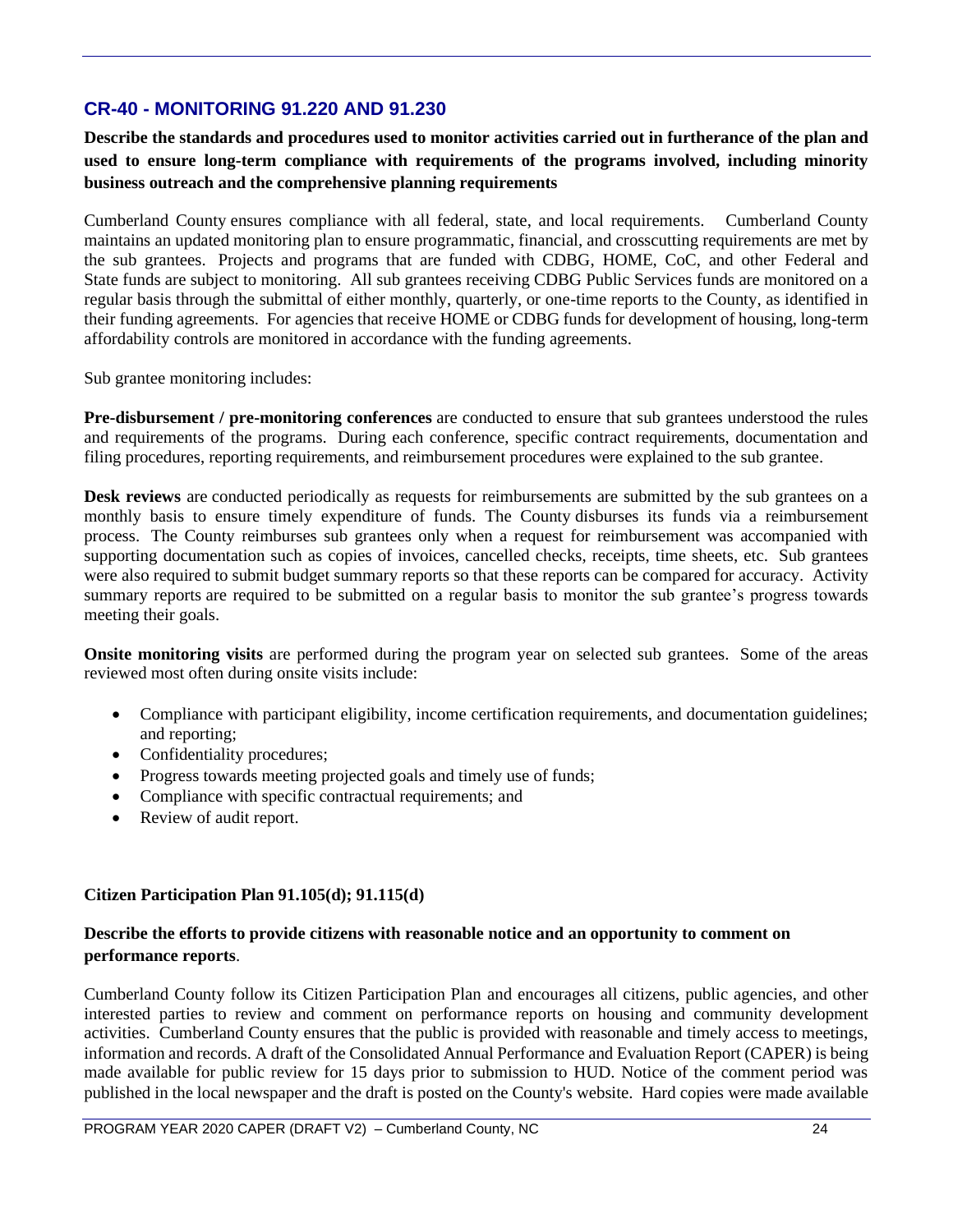at a few locations to include Cumberland County Community Development's lobby and Town Halls. A public notice of the hearing was published at least two weeks prior to the hearing date.

The Public Hearing is held September 20, 2021 at the Cumberland County Board of Commissioners'' meeting. [Comments are pending]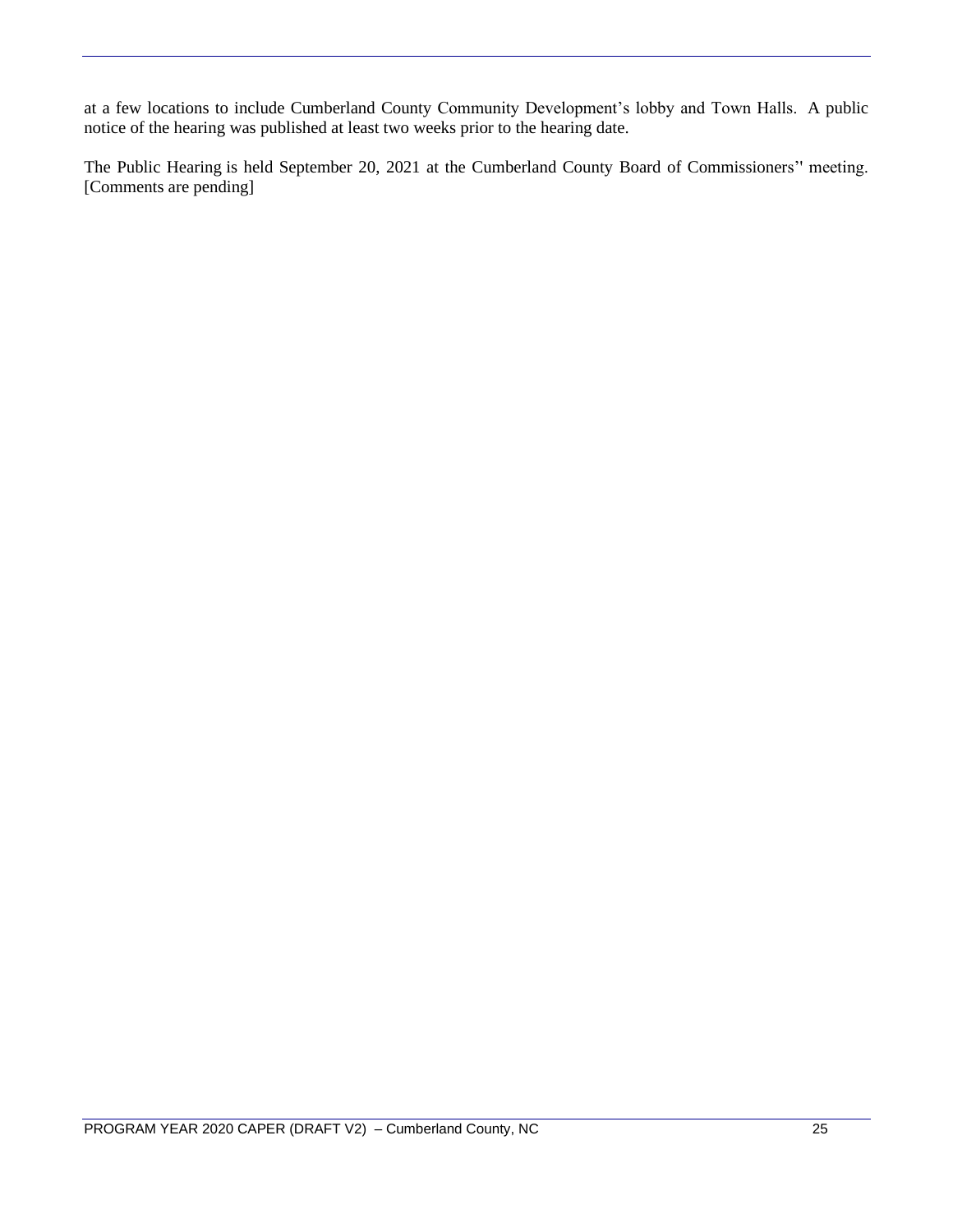# **CR-45 - CDBG 91.520(C)**

**Specify the nature of, and reasons for, any changes in the jurisdiction's program objectives and indications of how the jurisdiction would change its programs as a result of its experiences.**

CCCD does plan to make some changes to the program design of certain programs to ensure residents with high priority needs are able to access housing and services. This change will also allow CCCD to better meet its goals and objectives.

#### **Does this Jurisdiction have any open Brownfields Economic Development Initiative (BEDI) grants?**

No.

**[BEDI grantees] Describe accomplishments and program outcomes during the last year.**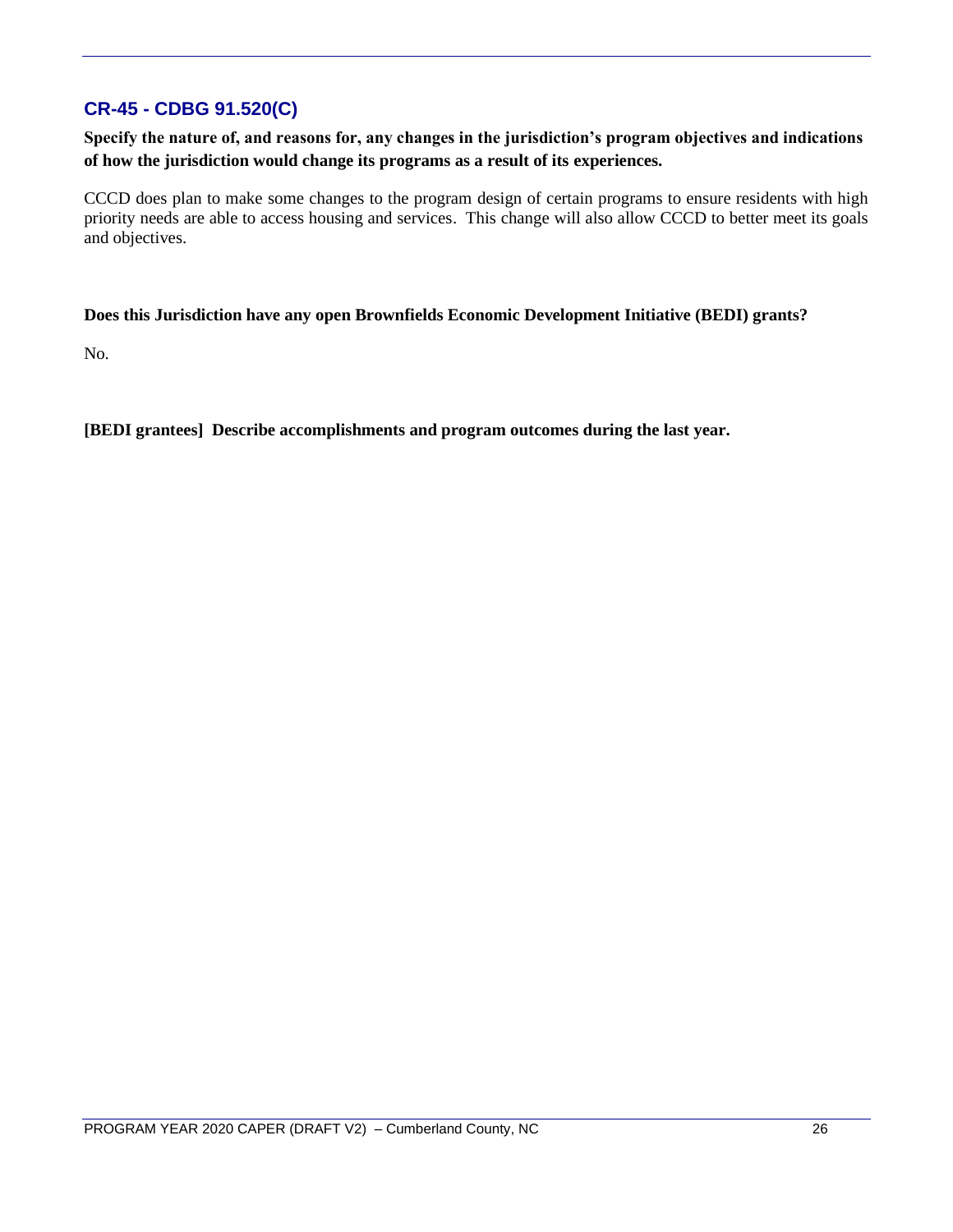# **CR-50 - HOME 91.520(D)**

**Include the results of on-site inspections of affordable rental housing assisted under the program to determine compliance with housing codes and other applicable regulations** 

**Please list those projects that should have been inspected on-site this program year based upon the schedule in §92.504(d). Indicate which of these were inspected and a summary of issues that were detected during the inspection. For those that were not inspected, please indicate the reason and how you will remedy the situation.**

Cumberland County Community Development (CCCD) staff will continue to conduct remote monitoring. Onsite inspections will be conducted at a later date when it is considered safe in order to continue practicing social distancing due to COVID-19 pandemic. Once it is determined safe to proceed with inspections, CCCD plans to inspect the following apartment complexes:

- Blanton Green (United Management)
- Crosswinds I/II (United Management)
- Dogwood Manor (United Management)
- Haymount Manor (United Management)
- Legion Crossings (United Management)
- Legion Manor (United Management)
- Southview Green (United Management)
- Southview Villas (United Management)
- Spring Lake Green (United Management)
- Sycamore Park (United Management)
- Pine Ridge Manor (Excel Property Management)

#### **Provide an assessment of the jurisdiction's affirmative marketing actions for HOME units. 92.351(b)**

#### Affirmative Marketing

Both United Management and Pine Ridge Manor use a marketing strategy which includes utilizing various outreach methods and newspaper advertisements. Outreach efforts are made through churches, personal visits, site signs, and community contacts. The waiting list for prospective tenants continues to grow for all apartment complexes.

#### Tenant Selection and Lease Term

The criteria for selecting tenants is based on the gross household income, household size, credit check, criminal background check, and monthly income for one, two, and three or more member households. The lease is effective for 12 months. At the end of the term, the lease is renewable month to month.

# **Refer to IDIS reports to describe the amount and use of program income for projects, including the number of projects and owner and tenant characteristics**

HOME Program income is detailed in the report PR09. Prior year program income funds were used for projects. The HOME program income receipts and program income vouchers are depicted on the PR09.